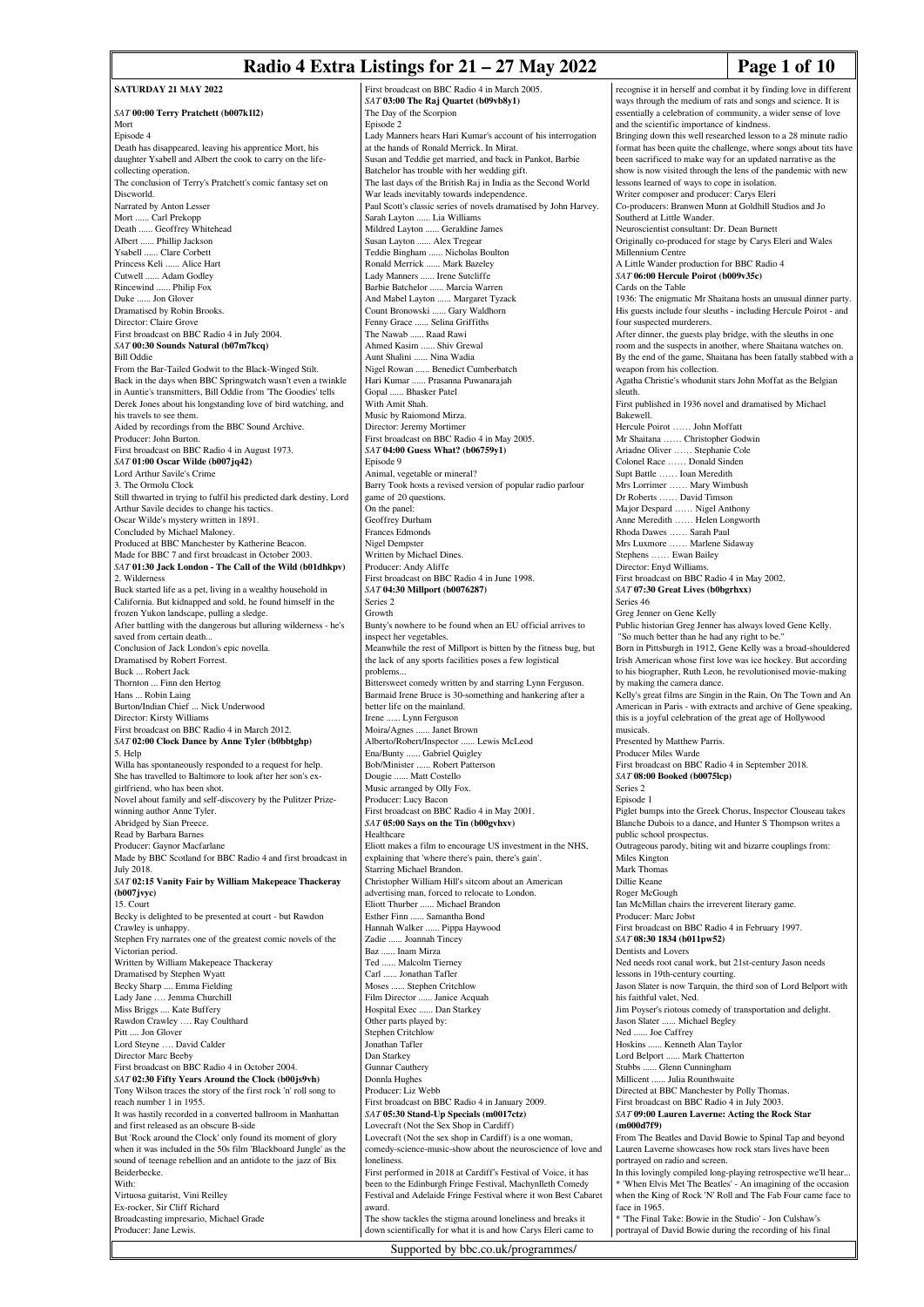# **Radio 4 Extra Listings for 21 – 27 May 2022 Page 2 of 10**

|                                                                                                                               |                                                                                                                          | - -- <del>.</del><br>$-$                                                                 |
|-------------------------------------------------------------------------------------------------------------------------------|--------------------------------------------------------------------------------------------------------------------------|------------------------------------------------------------------------------------------|
| album Blackstar.                                                                                                              | Studio production by:                                                                                                    | Simmons  Patrick Brennan                                                                 |
| * 'Dusty Won't Play' - A drama drawing on eye-witness                                                                         | Jack Klaff                                                                                                               | Vampiresses  Sarah Thom/Ellie Crook/Stephanie Racine                                     |
| accounts of what happened when Dusty Springfield refused to                                                                   | Brenda Blethyn                                                                                                           | Child  Harper Bone                                                                       |
| perform to segregated audiences in apartheid South Africa.                                                                    | Harry Enfield                                                                                                            | Singer  Adriana Festeu                                                                   |
| * 'Witness History: The Monkees' - A look at how a group of                                                                   | Dramatic reconstruction by:                                                                                              | Director: Jessica Dromgoole.                                                             |
| actors in the 1960s, who were originally hired to play wannabe                                                                | <b>Felicity Montagu</b>                                                                                                  | First broadcast on BBC Radio 4 in October 2012.                                          |
| pop stars, became the world's first 'manufactured' boy band.                                                                  | Robert Bathurst                                                                                                          | SAT 19:00 Lauren Laverne: Acting the Rock Star                                           |
| * 'Queens of Noise: Get It On' - An episode from the drama<br>about a fictional female group chasing rock stardom in the late | Mark Arden<br>Researched and compiled by Tony Sarchet.                                                                   | (m000d7f9)<br>[Repeat of broadcast at 09:00 today]                                       |
| 1980s written by The Farm's Roy Boulter and Louise Wener                                                                      | Editor: Paul Mayhew-Archer                                                                                               | $SAT$ 22:00 4 at the Store (b007jqg1)                                                    |
| from Sleeper.                                                                                                                 | Delve Special ran for four series from 1984 to 1987 and later                                                            | Series 1                                                                                 |
| * 'Back from the Dead: The Return of Spinal Tap' - An excerpt                                                                 | transferred to TV as 'This is David Lander'.                                                                             | Episode 3                                                                                |
| from Peter Curran's 2009 radio special in which he spoke to the                                                               | First broadcast on BBC Radio 4 in September 1986.                                                                        | Simon Bligh hosts more stand-up comedy.                                                  |
| heavy metal 'legends'.                                                                                                        | SAT 14:30 Laura Solon - Talking and Not Talking                                                                          | Direct from the Comedy Store in London.                                                  |
| As part of this three hour musical mixtape we'll also re-visit                                                                | (b00bg3gf)                                                                                                               | Featuring:                                                                               |
| archive interviews from Beyoncé, Diana Ross and OutKast's                                                                     | Series <sub>2</sub>                                                                                                      | Rhona Cameron                                                                            |
| André 3000 in which they talk about their own acting                                                                          | Episode 1                                                                                                                | Omid Djalili                                                                             |
| experiences.<br>Plus recorded especially for this programme, we'll hear the                                                   | Laura reveals 1001 uses for peas, misses a meeting and shuns a                                                           | Steve Gribbin<br>Producer: Helen Williams                                                |
| thoughts of the broadcaster, music journalist and Radio Times                                                                 | caravan owner.<br>Award-winning comedian Laura Solon's sketch and character                                              | First broadcast on BBC Radio 4 in December 1998.                                         |
| Film Editor, Andrew Collins on the phenomenon of the rock                                                                     | comedy series                                                                                                            | SAT 22:30 Thom Tuck - Goes Straight to DVD (b01rr371)                                    |
| biopic.                                                                                                                       | With:                                                                                                                    | Faith Films                                                                              |
| Produced by Stuart Ross.                                                                                                      | Rosie Cavaliero                                                                                                          | Comedian Thom Tuck draws more parallels between underrated                               |
| Made for BBC Radio 4 Extra and first broadcast in January                                                                     | Ben Moor                                                                                                                 | straight-to-DVD movies with captivating tales from his own life                          |
| 2020.                                                                                                                         | Ben Willbond                                                                                                             | experience.                                                                              |
| SAT 12:00 The Personality Test (b00mf3kk)                                                                                     | Written by Laura Solon. With additional material by Holly                                                                | This time it's the strangely lucrative world of faith films.                             |
| Series <sub>2</sub>                                                                                                           | Walsh and Jon Hunter.                                                                                                    | Thom draws parallels to the narrative in these underrated gems                           |
| Roy Hattersley                                                                                                                | Producer: Colin Anderson                                                                                                 | with stories of his own experiences as a child growing up whilst                         |
| Former Labour party Deputy Leader and writer, Roy Hattersley                                                                  | First broadcast on BBC Radio 4 in May 2008.                                                                              | his family travelled the globe through Zimbabwe, Bangladesh                              |
| quizzes a panel about his own political career, whims and<br>interests.                                                       | SAT 15:00 All the World's a Globe (b007jwp2)<br>1. The Creation                                                          | and Yorkshire.<br>Producer: Lianne Coop                                                  |
| With:                                                                                                                         | From the first amoeba to the Second World War.                                                                           | First broadcast on BBC Radio 4 in April 2013.                                            |
| Sue Perkins                                                                                                                   | It's the history of mankind.                                                                                             | SAT 23:00 Foley and McColl: The Interview (b0076cvt)                                     |
| Lucy Porter                                                                                                                   | Presented by the entire cast of the National Theatre of Brent -                                                          | Rockall                                                                                  |
| Robin Ince                                                                                                                    | Desmond Olivier Dingle and Wallace, aided by Mr Barker.                                                                  | The comedy duo behind the Morecambe and Wise tribute 'The                                |
| Mark Dolan                                                                                                                    | Written by Patrick Barlow                                                                                                | Play What I Wrote' finally give their big interview and spill the                        |
| Series with changing hosts who quiz the panel                                                                                 | With additional material by Jim Broadbent and Martin Duncan.                                                             | beans to Michael Parkinson.                                                              |
| Script by Richard Turner and Simon Littlefield                                                                                | With thanks to                                                                                                           | Written by and starring Sean Foley and Hamish McColl.                                    |
| Devised and produced by Aled Evans.                                                                                           | Patrick Barlow                                                                                                           | Director: Sally Avens                                                                    |
| First broadcast on BBC Radio 4 in December 2006.                                                                              | Jim Broadbent                                                                                                            | First broadcast on BBC Radio 4 in February 2003.                                         |
| SAT 12:30 Mrs Sidhu Investigates (b097btt0)<br>Murder With Masala                                                             | Martin Duncan<br>Producer: Lissa Evans                                                                                   | SAT 23:15 Jigsaw (b01qmbk2)<br>Series 1                                                  |
| The Peril of the Poisoned Puddle                                                                                              | First broadcast on BBC Radio 4 in May 1990.                                                                              | Episode 1                                                                                |
| Mrs Sidhu is a caterer from Slough, who is still busy sleuthing                                                               | SAT 15:15 The Goldfish Bowl (m0017d81)                                                                                   | The unlikely demise of Herman the mouse, trousers that keep                              |
| on the side.                                                                                                                  | Series <sub>2</sub>                                                                                                      | falling down - and a spot of trouble with a life support machine.                        |
| Starring Meera Syal.                                                                                                          | Episode 1                                                                                                                | A rapid-fire and surreal sketch show.                                                    |
| After Mrs Sidhu's evidence gives Inspector Burton a panic                                                                     | Anton and Liam - the Eric and Ernie of the fish fraternity - are                                                         | Pieced together by stand-up comedians Dan Antopolski, Tom                                |
| attack, she is soon on the trail of Josh Lucas, the playboy heir to                                                           | back with more underwater wit and fishy frivolity.                                                                       | Craine and Nat Luurtsema.                                                                |
| the Lucas title and fortune - but Josh has turned over a new leaf.                                                            | As their owners move house, Anton and Liam go on a little                                                                | Producer: Colin Anderson                                                                 |
| Meanwhile Inspector Burton, ever eager to impress the rich and                                                                | holiday.                                                                                                                 | First broadcast on BBC Radio 4 in February 2013.                                         |
| famous, jumps at the chance when Lady Lucas offers her help<br>in the search of the property.                                 | Starring Sean Foley and Hamish McColl.                                                                                   | SAT 23:30 The Odd Half Hour (b00w7bv1)<br>Series 2                                       |
| Mrs Sidhu is furious and suspects manipulation of both the                                                                    | Goldfish bowl based sitcom written by Shaun Prendergast.<br>Anton  Sean Foley                                            | Episode 3                                                                                |
| evidence and the Inspector.                                                                                                   | Liam Hamish McColl                                                                                                       | * Learn about a brand new pension plan.                                                  |
| Comedy drama by Suk Pannu.                                                                                                    | Susan Tracy Ann Oberman                                                                                                  | * Hear Madeline the naughty cellist upset yet another                                    |
| Mrs Sidhu  Meera Syal                                                                                                         | Struan Shaun Prendergast                                                                                                 | conductor.                                                                               |
| Jemma  Amy Morgan                                                                                                             | Director: Sally Avens                                                                                                    | Comedy sketch show which answers the questions you probably                              |
| Tez  Hamza Jeetooa                                                                                                            | First broadcast on BBC Radio 4 in February 2000.                                                                         | never asked:                                                                             |
| Mr Varma  Vincent Ebrahim                                                                                                     | SAT 15:30 The Masterson Inheritance (b007jps7)                                                                           | Starring:                                                                                |
| Josh.  Justin Edwards                                                                                                         | Series <sub>2</sub>                                                                                                      | Kevin Bishop                                                                             |
| Mrs Brogan  Rachel Atkins                                                                                                     | Beware the Ides of Masterson                                                                                             | Stephen K Amos                                                                           |
| Director Marilyn Imrie                                                                                                        | Intrigue, terror, tyrants and togas set in ancient Rome.<br>The return of the award-winning improvised historical comedy | Doon Mackichan<br>Justin Edwards                                                         |
| An Absolutely production for BBC Radio 4, first broadcast in<br>October 2017.                                                 | series.                                                                                                                  | Jessica Ransom                                                                           |
| SAT 13:00 Archive on 4 (b019dzpp)                                                                                             | Based entirely on audience suggestions - this is the unfolding                                                           | Written by Madeleine Brettingham, Jason Hazeley, Joel Morris,                            |
| Bertrand Russell: The First Media Academic?                                                                                   | saga of the Mastersons - a family at war with itself.                                                                    | Steve Dawson, Andrew Dawson, Timothy Inman, Stephen                                      |
| Bertrand Russell was one of the greatest thinkers of the last                                                                 | Starring:                                                                                                                | Carlin, James Kettle and Dale Shaw.                                                      |
| century.                                                                                                                      | Paul Merton                                                                                                              | Producer: Simon Mayhew-Archer                                                            |
| His contributions to the field of mathematics and philosophy                                                                  | Josie Lawrence                                                                                                           | First broadcast on BBC Radio 4 in November 2010.                                         |
| are still widely acknowledged as some of the most important of                                                                | Jim Sweeney                                                                                                              |                                                                                          |
| their kind.                                                                                                                   | Phelim McDermott                                                                                                         |                                                                                          |
| But, as Robin Ince discovers, he was also arguably one of the                                                                 | Caroline Quentin                                                                                                         | <b>SUNDAY 22 MAY 2022</b>                                                                |
| first great media academic stars, who brought his own brand of                                                                | Producer: Phil Clarke                                                                                                    |                                                                                          |
| rationalism and intellect to an audience far beyond the<br>academic and political circles he routinely mixed with.            | First broadcast on BBC Radio 4 in June 1994.<br>SAT 16:00 Hercule Poirot (b009v35c)                                      | SUN 00:00 Bram Stoker - Dracula (b04y9dlb)<br>[Repeat of broadcast at 18:00 on Saturday] |
| His relationship with the BBC goes back almost to the                                                                         | [Repeat of broadcast at 06:00 today]                                                                                     | SUN 01:00 Archive on 4 (b019dzpp)                                                        |
| beginning of its own history, and his many broadcasts and                                                                     | SAT 17:30 Great Lives (b0bgrhxx)                                                                                         | [Repeat of broadcast at 13:00 on Saturday]                                               |
| appearances on radio, in particular, brought his ideas to a whole                                                             | [Repeat of broadcast at 07:30 today]                                                                                     | $SUN$ 02:00 Delve Special (b007jq1p)                                                     |
| new audience.                                                                                                                 | SAT 18:00 Bram Stoker - Dracula (b04y9dlb)                                                                               | [Repeat of broadcast at 14:00 on Saturday]                                               |
| He delivered the very first Reith Lectures back in 1948, and                                                                  | 1. No One                                                                                                                | SUN 02:30 Laura Solon - Talking and Not Talking                                          |
| was a regular panellist on the hugely popular "The Brains                                                                     | Bram Stoker's disturbing vampire tale of horror, re-imagined by                                                          | (b00bg3gf)                                                                               |
| Trust". His thoughts on themes ranging from education, through                                                                | Rebecca Lenkiewicz.                                                                                                      | [Repeat of broadcast at 14:30 on Saturday]                                               |
| to nuclear armament and religion, were regularly broadcast on                                                                 | Nicky Henson stars as Count Dracula.                                                                                     | SUN 03:00 All the World's a Globe (b007jwp2)                                             |
|                                                                                                                               |                                                                                                                          | [Repeat of broadcast at 15:00 on Saturday]                                               |
| the BBC, right up to the end of his life.                                                                                     | An all action adventure story, with ghosts, ghouls, lunatics, and                                                        |                                                                                          |
| Robin takes a listen back to some of Russell's great                                                                          | seriously gripping chase sequences.                                                                                      | SUN 03:15 The Goldfish Bowl (m0017d81)                                                   |
| contributions to broadcasting and looks at the life of arguably                                                               | Narrated by various characters with different 'takes' on the                                                             | [Repeat of broadcast at 15:15 on Saturday]                                               |
| the first great media academic.                                                                                               | progress of the story.                                                                                                   | SUN 03:30 The Masterson Inheritance (b007jps7)                                           |
| Producer: Alexandra Feachem                                                                                                   | A thrilling ride through the dark psyche of Victorian England.                                                           | [Repeat of broadcast at 15:30 on Saturday]                                               |
| First broadcast on BBC Radio 4 in January 2012.                                                                               | Dramatised in two parts.                                                                                                 | SUN 04:00 Hercule Poirot (b009v35c)                                                      |
| SAT 14:00 Delve Special (b007jq1p)<br>Series 3                                                                                | Count Dracula  Nicky Henson                                                                                              | [Repeat of broadcast at 06:00 on Saturday]                                               |
| A Rocket for Defence                                                                                                          | Dr Seward  Charles Edwards<br>Renfield  Don Gilet                                                                        | SUN 05:30 Great Lives (b0bgrhxx)<br>[Repeat of broadcast at 07:30 on Saturday]           |
| Reporter David Lander investigates whether we really need the                                                                 | Jonathan Harker  Michael Shelford                                                                                        | SUN 06:00 Clock Dance by Anne Tyler (Omnibus)                                            |
| new 'Sea Snake' torpedo.                                                                                                      | Mina Murray  Ellie Kendrick                                                                                              | (b0076rw2)                                                                               |
| Every year each British taxpayer gives £700 to the Ministry of                                                                | Lucy Westenra  Scarlett Brookes                                                                                          | Episode 1                                                                                |
| Defence for new nuclear weapons. Would we be better off                                                                       | Dr Van Helsing  John Dougall                                                                                             | It's 1967 and 11 year old Willa has to deal with a domestic                              |
| putting an extra lock on the door and having a fortnight in                                                                   | Arthur  Joe Sims                                                                                                         | crisis.                                                                                  |
| Bermuda?<br>Presented by David Lander with assistance from Stephen Fry.                                                       | Landlord's Wife  Christine Absalom<br>Driver  Robert Blythe                                                              | Pulitzer Prize-winning author Anne Tyler's novel about family<br>and self-discovery.     |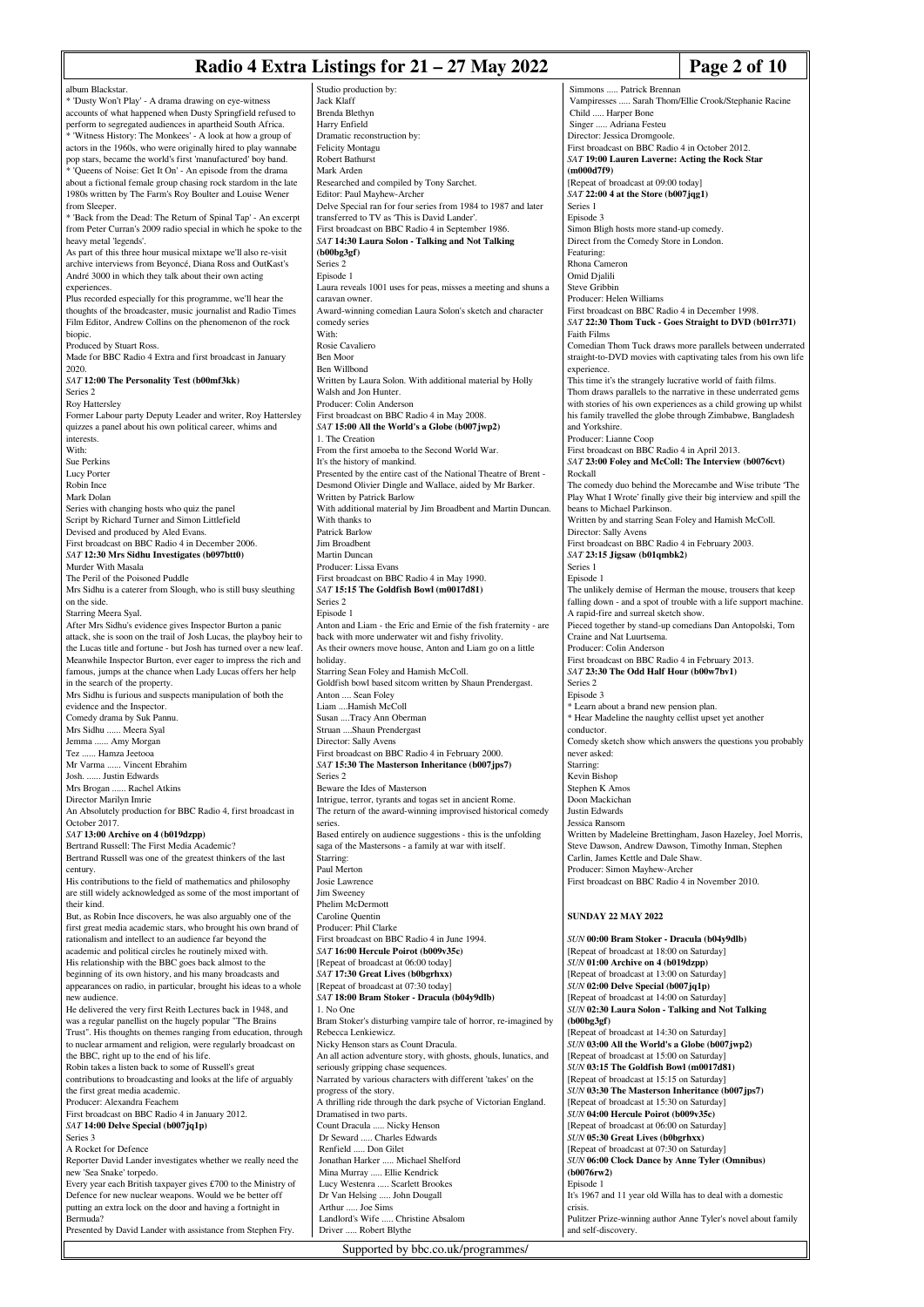# **Radio 4 Extra Listings for 21 – 27 May 2022** Page 3 of 10

Omnibus of the first five of ten episodes abridged by Sian Preece Read by Barbara Barnes Producer: Gaynor Macfarlane. First broadcast on BBC Radio 4 in July 2018. *SUN* **07:10 Inheritance Tracks (b04prp0s)** Ruthie Henshall West End and Broadway star Ruthie Henshall selects Somewhere Over the Rainbow by Judy Garland and Faure's In Paradisum. *SUN* **07:20 Vanity Fair by William Makepeace Thackeray (Omnibus) (b008qpww)** Episode 3 Orphan Becky Sharp's ambitious pursuit of riches goes from strength to strength Stephen Fry narrates one of the greatest comic novels of the Victorian period. Omnibus of episodes 11 to 15 of twenty. Dramatised by Stephen Wyatt Becky Sharp .... Emma Fielding Amelia …. Katy Cavanagh Miss Briggs .... Kate Buffery William Dobbin .... Tom Smith Miss Crawley ..... Margaret Tyzack Pitt .... Jon Glover John Osborne .... Geoffrey Whitehead Hester .... Helen Longworth Sir Pitt Crawley .... Trevor Peacock Lord Steyne …. David Calder Lady Jane …. Jemma Churchill Rawdon Crawley …. Ray Coulthard Maria …. Alice Hart Mr Sedley …. Ian Masters Georgy …. Harry Francis Director Claire Grove First broadcast on Radio 4 in September 2004. *SUN* **08:30 Albert and Me (b007jzdc)** Series 2 Minder Bryan is offered a job at last, but where will he find a babysitter? Stars Robert Lindsay and Pat Coombs. Single parent Bryan Archer struggles to find work while raising his baby son, Albert. Written by Jim Eldridge. Bryan Archer ...... Robert Lindsay Mum/Albert ...... Pat Coombs Mrs Willis ...... Diana King Vera ...... Marcia Warren Joe ...... Ron Pember Mr Graham ...... Douglas Blackwell Job Centre Clerk ...... David Graham Incidental music by Max Harris. Producer: John Fawcett Wilson First broadcast on BBC Radio 2 in March 1983. *SUN* **09:00 Something to Shout About (b07rh90y)** Series 1 Episode 9 A new kind of biscuit, but does the ad agency's campaign have a large hole in it? Comedy set in London advertising agency - Apsley, Addis, Cohen, Barbican, Blythe, Giddy & Partners. Written by Myles Rudge and Ronnie Wolfe. Michael .... Michael Medwin Janet …. Fenella Fielding Mavis …. Joan Sims Maggie …. Eleanor Summerfield Adrian …. Nicholas Phipps Mr Parkin …. Warren Mitchell Music by The Jingle Belles and The Bernie Fenton Quartet, under the direction of Cliff Adams. Producer: John Simmonds First broadcast on the BBC Light Programme in August 1960. *SUN* **09:30 Sneakiepeeks (b00pqn27)** Two of Our Spies Are Missing When Bill meets the organisation's most effective but least sane assassin, it's up to Sharla and Mark to find them. Comedy by Harry Venning and Neil Brand about a team of inept, backstabbing surveillance operatives. Bill ...... Richard Lumsden Sharla ...... Nina Conti Mark ...... Daniel Kaluuya Ian ...... Paterson Joseph Mrs Davies ...... Lucy Montgomery<br>Channing ...... Ewan Bailey Channing ...... Ewan Bailey Tim the Tea Boy ...... Joe Thomas Secretary ...... Tessa Nicholson Other parts played by the cast. Producer: Katie Tyrrell First broadcast on BBC Radio 4 in January 2010. *SUN* **10:00 Desert Island Discs Revisited (m0017l36)** Platinum Jubilee HRH The Duchess of Kent From Yehudi Menuhin to the Beatles. Her Royal Highness the Duchess of Kent - cousin to the Queen - shares her castaway choices with Sue Lawley. After a lifelong devotion to music, she will be whittling down her choice of eight records with great difficulty. The Duchess studied music until she was 25. She was the director of the National Foundation for Youth Music and served as the president of the Royal Northern College of Music. Her Royal Highness tells Sue about her love of music, her Yorkshire childhood and her prolific work for charity. First broadcast on BBC Radio 4 on Christmas Eve 1989. *SUN* **10:45 David Attenborough's Life Stories (b00lq99f)** Series 1 Archaeopteryx Sir David recounts the remarkable story of a feather, like any other feather from a bird. Only this one was 150 million years old, and the animal that lost it lived when birds had not yet evolved. Series of talks by Sir David Attenborough on the natural histories of creatures and plants from around the world. Producer: Julian Hector First broadcast on BBC Radio 4 in July 2009. *SUN* **11:00 Radiolab (m0017l38)** Series 9 Heavy Metal Radiolab is a Peabody-award winning show about curiosity. Where sound illuminates ideas, and the boundaries blur between science, philosophy, and the human experience. Latif Nasser and the Radiolab team investigate a strange world. A story about the sometimes obvious but sometimes sneaky effects of the way that we humans rearrange the elemental stuff around us. Reporter Avir Mitra and science journalist Lydia Denworth bring us a story about how one man's relentle pursuit of a deep truth about the Earth led to an obsession that really changed the very air we breathe. From WNYC. First broadcast on public radio in the USA in 2021. *SUN* **11:55 Inheritance Tracks (b04prp0s)** [Repeat of broadcast at 07:10 today] *SUN* **12:00 Poetry Extra (m0017l3b)** Shark Poet Daljit Nagra revisits the BBC's poetry archive and selects Dorothy Cross - Sharks - An ode to sharks with the Irish artist. With fossil records dating back 400 million years, sharks have outlived most life forms on the planet. They are essential to the natural order of marine ecosystems, but so little is really known about them. Dorothy Cross is fascinated and inspired by these majestic fish. She's shared a canoe with a shark caller in the South Pacific, swum beneath Hammerheads in the Galapagos and, in this programme, she's out on a boat off Malin Head, the northern most tip of Ireland, in search of basking sharks and poetry. Poems include Norman MacCaig's Basking Shark, Mirror by Silvia Plath, Flying Fish: An Ode by Charles Wharton Stork, Herman Melville's Maldive Shark and Behind Me Dips Eternity by Emily Dickinson. Poetry readers are Eleanor Bron, Bill Paterson and Fiona Shaw. Produced by Kate Bland A Cast Iron Radio production for BBC Radio 4 First broadcast on BBC Radio 4 in 2019. *SUN* **12:30 HR (b01by7c0)** Series<sup>3</sup> Married Discovering that their pensions are worthless, the chums contemplate the unthinkable: welcoming a female lodger into their home. Nigel Williams's comedy series stars Jonathan Pryce and Nicholas le Prevost. Sam .... Nicholas Le Prevost Peter .... Jonathan Pryce Lupin ..... Sara Crowe. Producer: Peter Kavanagh First broadcast on BBC Radio 4 in February 2012. *SUN* **13:00 Somebody I Used to Know by Wendy Mitchell (Omnibus) (b09r458t)** Wendy Mitchell was diagnosed with early-onset Alzheimer's at the age of 58 But after a 20-year NHS career based in York, this single mother of two adult daughters was not going to just give in. This is her account, written with Anna Wharton, of how she determined to try and outsmart the challenges served up by the dementia on a daily basis. Every tiny victory was hard won. Every day is faced with courage and resourcefulness. Four years on from the diagnosis, she still lives independently, spends more time than ever travelling throughout the UK to give talks, and continues to do whatever she can to change a society that views dementia as a death sentence. Her driving force is a compulsion to live in the moment, never knowing which version of herself - somebody she used to know - might greet her when she wakes each morning. Written by Wendy Mitchell and Anna Wharton. Omnibus of five parts abridged by Amanda Hargreaves Read by Tessa Gallagher. Producer: Lizzie Davies A Waters Company production for BBC Radio 4, first broadcast in February 2018. *SUN* **14:10 Inheritance Tracks (b04tt83j)** Margaret Atwood Writer Margaret Atwood chooses Beethoven's Symphony No 6, and Joan Sutherland singing Norma by Bellini. *SUN* **14:20 Curious Under the Stars (b0b0sff9)** Series 4 Omnibu A strange visitor arrives to see pub landlords Gareth and Diane. Continuing comedy drama set in Glan Don, a mysterious village perched on the wild Welsh coast. Omnibus of five parts by Annamaria Murphy. Gareth ...... Elis James Diane ...... Emma Sidi Emlyn ...... Ifan Huw Dafydd . Gwyneth Keyworth Magda ...... Wanda Opalinksa Gregor ...... Marc Danbury Series created by Meic Povey. Director: James Robinson A BBC Cymru Wales production for BBC Radio 4, first broadcast in April 2018. *SUN* **15:30 Mr Capra Goes to Hollywood (b01rw2zj)** "The art of [my films] is very, very simple... it's the love of people. Add two simple ideals to this love of people - the freedom of each individual and the equal importance of each individual - and you have the principle on which I've based all my films." Frank Capra, 1982. This is an exploration of the filmmaker Frank Capra's enduring vision of the American dream. The man behind It's a Wonderful Life, Mr Smith Goes to Washington, Mr Deeds Goes to Town and It Happened One Night, he remains one of America's most popular directors - yet his movies can still divide critics. Was he simply a peddler of sentimental 'Capra-corn' or do his films offer a much more complex view of American life? Discover what makes a movie 'Capra-esque' - looking at the balance of humour and heart in his films through to their occasional dark, noir-like edges - as well as unpicking how the 'Capra-esque' has filtered down into the contemporary American political landscape. Contributors: Jeanine Basinger Andrea Seabrook Peter Swaab Michael Newton Producer: Eleanor McDowall A Falling Tree production for BBC Radio 4, first broadcast in April 2013. *SUN* **16:00 Sharon Oakes - The Haunt of Swans (m0004fwx)** A recently widowed young woman retreats to a remote part of Scotland to get away from everything Here, she not only falls in love, but also finds herself caring for an injured whooper swan. Written by Sharon Oakes. Fiona …. Kaye Wragg Cameron …. Alex Ferns Rachel .... Susan Cookson Director: Pauline Harris First broadcast on BBC Radio 4 in July 2004. *SUN* **17:00 Poetry Extra (m0017l3b)** [Repeat of broadcast at 12:00 today] *SUN* **17:30 HR (b01by7c0)** [Repeat of broadcast at 12:30 today] *SUN* **18:00 Nightfall (m0006mlv)** Series 1 4. Baby Doll A young husband gets more than he bargained for when he buys his wife an antique doll. Written by Larry LeClair. 'Nightfall' is a series of supernatural and horror dramas - one of Canada's CBC Radio's most popular shows in the network's history. Running to over 100 episodes between 1980 and 1983, it features a mix of original stories and adaptations of classic tales. Kathleen …. Elva Mai Hoover Alex …. Jay Bowen Loomis …. Jimmy Morris Old Woman …. Ruth Springford Fireman .... Claude Rae Director: Fred Diehl First broadcast on CBC Canada in 1981. *SUN* **18:30 The World of Daphne Du Maurier (b09wv5qs)** 4. The Apple Tree Recently widowed George Carey has an irrational hatred for the old apple tree in his garden. He decides it must be dug up - but it's a decision he's going to regret for the rest of his life - what's left of it... Starring Charles Gray. Series of adaptations of Daphne Du Maurier's famous short stories. First published in 1952 in 'The Apple Tree: A Short Novel and Some Stories'. Mr Carey …. Charles Gray Willis …. Douglas Blackwell Midge .... Patricia Leventon Mrs Lord .... Katherine Parr Mrs Hall .... Daphne Rogers Dramatised and produced by Derek Hoddinott. First broadcast on the BBC World Service in August 1974. *SUN* **19:00 Radiolab (m0017l38)** [Repeat of broadcast at 11:00 today] *SUN* **19:55 Inheritance Tracks (b04prp0s)** [Repeat of broadcast at 07:10 today] *SUN* **20:00 Sharon Oakes - The Haunt of Swans (m0004fwx)**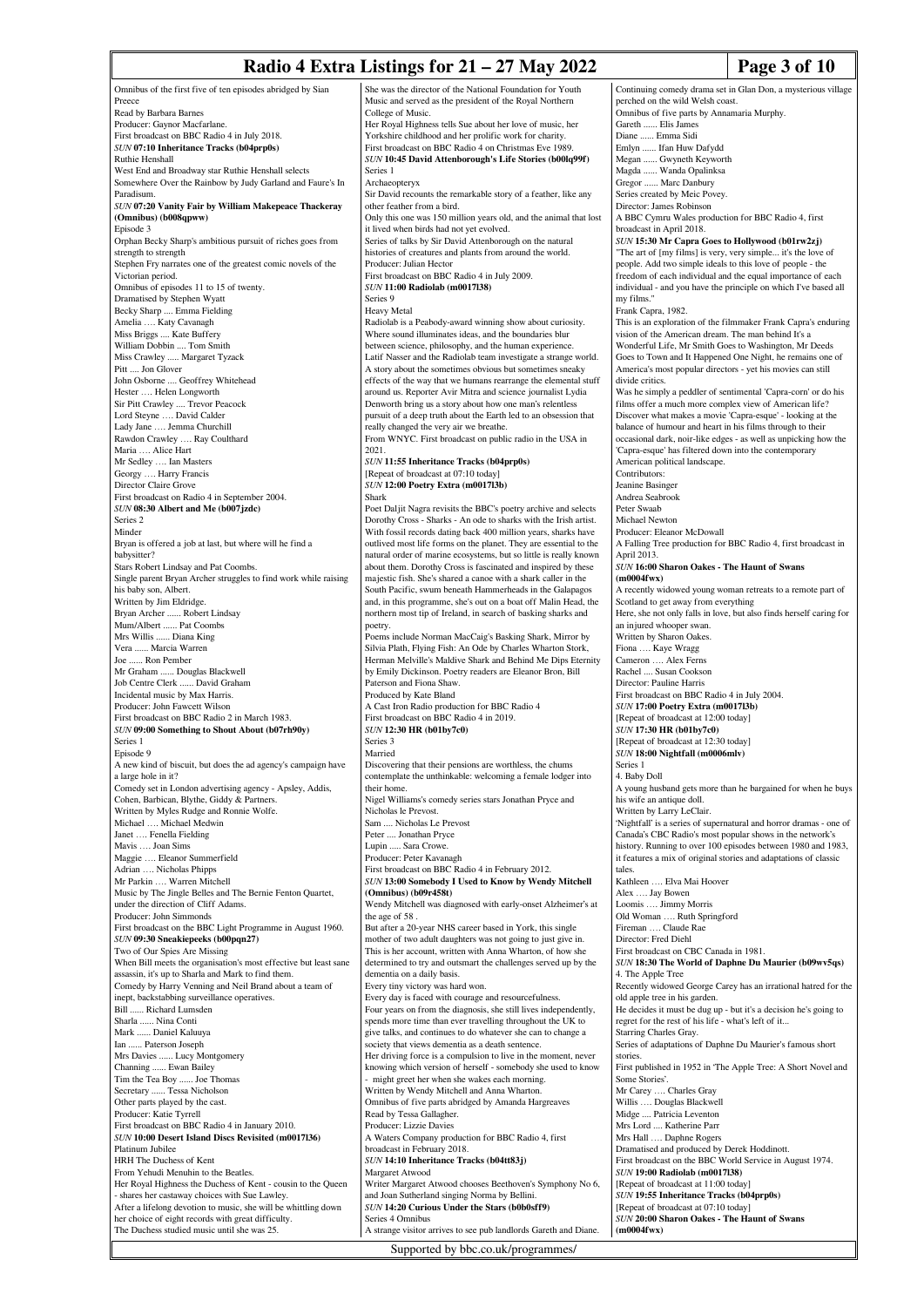#### **Radio 4 Extra Listings for 21 – 27 May 2022** Page 4 of 10

Parkin .... Harold Reese Martin Sorrowby .... John Bennett Barman …. Ronald Baddiley Mrs Cantaloup .... Betty Baskcomb

Heather McMara .... Sheila Manahan Marilyn Peters .... June Tobin Christopher Hampden .... James Thomason

[Repeat of broadcast at 16:00 today] *SUN* **21:00 Desert Island Discs Revisited (m0017l36)** [Repeat of broadcast at 10:00 today] *SUN* **21:45 David Attenborough's Life Stories (b00lq99f)** [Repeat of broadcast at 10:45 today] *SUN* **22:00 HR (b01by7c0)** [Repeat of broadcast at 12:30 today] *SUN* **22:30 Delve Special (b007jmj8)** Series 3 Cowboys When a builder burnt down their house, Ronald and Yvonne Worthington went to their solicitor. That's when their troubles really started. Reporter David Lander investigates Britain's cowboy builders. Presented by David Lander with assistance from Stephen Fry. Studio production by: Stephen Frost Dawn French Phli Nice Dramatic reconstructions by: Jack Klaff Julia Hills Mark Arden Robert Bathurst Researched and compiled by Tony Sarchet. Editor: Paul Mayhew-Archer Delve Special ran for four series from 1984 to 1987 and later transferred to TV as: This is David Lander. First broadcast on BBC Radio 4 in September 1986. *SUN* **22:55 The Comedy Club Interviews (m0017wbd)** Project Hilda 1/3 From **10pm** until midnight, seven days a week, The Comedy Club has two hours of comedy. Jake Yapp is interviewed by the BBC's mysterious new AI archive system, Project Hilda. *SUN* **23:00 The Masterson Inheritance (b007jpvx)** Series 2 The Quest for the Other Rabbit's Foot Myths and mucking out in the Masterson's adventures at the court of King Arthur. Award-winning improvised historical comedy series. Based entirely on audience suggestions - this is the unfolding saga of the Mastersons - a family at war with itself. Starring: Paul Merton Josie Lawrence Jim Sweeney Phelim McDermott Caroline Quentin Producer: Phil Clarke First broadcast on BBC Radio 4 in June 1994. *SUN* **23:30 John Finnemore's Double Acts (b08snhwp)** Series 2 Mercy Dash Malcolm needs some help. Sue has a spot of time on her hands. Winchester beckons. Starring Julia McKenzie and Gus Brown. Series of two-handers written by Cabin Pressure's John Finnemore. Malcolm ...... Gus Brown Sue ...... Julia McKenzie Producer: David Tyler A Pozzitive production for BBC Radio 4, first broadcast in 2017. **MONDAY 23 MAY 2022** *MON* **00:00 Nightfall (m0006mlv)** [Repeat of broadcast at 18:00 on Sunday] *MON* **00:30 The World of Daphne Du Maurier (b09wv5qs)** [Repeat of broadcast at 18:30 on Sunday] *MON* **01:00 Somebody I Used to Know by Wendy Mitchell (Omnibus) (b09r458t)** [Repeat of broadcast at 13:00 on Sunday] *MON* **02:10 Inheritance Tracks (b04tt83j)** [Repeat of broadcast at 14:10 on Sunday] *MON* **02:20 Curious Under the Stars (b0b0sff9)** [Repeat of broadcast at 14:20 on Sunday] *MON* **03:30 Mr Capra Goes to Hollywood (b01rw2zj)** [Repeat of broadcast at 15:30 on Sunday] *MON* **04:00 Sharon Oakes - The Haunt of Swans (m0004fwx)** [Repeat of broadcast at 16:00 on Sunday] *MON* **05:00 Poetry Extra (m0017l3b)** [Repeat of broadcast at 12:00 on Sunday] *MON* **05:30 HR (b01by7c0)** [Repeat of broadcast at 12:30 on Sunday] *MON* **06:00 Lady in a Fog (m0017lnv)** 1. Presenting Philip Odell Philip Odell is a hardnosed Irish-American private eye, who worked for the American secret service during the Second World War. When his friend Heather O'Mara reveals her brother has been killed, she asks him to investigate

With London under a thick pea soup fog, his probe begins…

Vintage thriller serial by Lester Powell in eight parts.

Starring Robert Beatty.

Philip Odell ....Robert Beatty

Receptionist .... Joan Matheson Producer: Martyn C Webster First broadcast on the BBC Light Programme in April 1958. *MON* **06:30 A Change in the Weather (m0005nzf)** 1. Heist A change in the weather is about to alter the lives of two innocent ladies from Shropshire as they become entangled with a couple of Cockney crooks. Starring Dilys Laye and Polly James. Eric Pringle's unlikely adventure about a singing duo in five parts. Henrietta ..... Dilys Laye Louise ..... Polly James Jiffy Perkins ..... Peter Craze Burco Madrid ..... John Hollis Billy ..... Norman Bird Driver ..... Richard Tate Director: Ian Cotterell First broadcast on BBC Radio 4 in July 1988. *MON* **07:00 It's a Fair Cop (b08rrb47)** Series 3 Barry the Burglar What seems like an open and shut case of breaking, entering and stealing - becomes something else entirely. Series in which the audience makes the policing decisions as Alfie Moore takes them through a real-life crime scenario. Written and performed by the policeman-turned-comedian. Script Editor: Will Ing Producer: Alison Vernon-Smith First broadcast on BBC Radio 4 in May 2017. *MON* **07:30 Just a Minute (m0017cpw)** Series 89 Nosey Neighbours, Tap Dancing and Charlie Chaplin Sue Perkins challenges Paul Merton, Pippa Evans, Tony Hawks and Suzi Ruffell to speak for 60 seconds without repetition, deviation or hesitation. The long running Radio 4 national treasure of a parlour game is back for a new series with subjects this week ranging from Nosey Neighbours to Charlie Chaplin. Production co-ordinator: Caroline Barlow Sound editor: Marc Willcox Producer: Richard Morris A BBC Studios Production *MON* **08:00 Whatever Happened to the Likely Lads? (b007jrms)** Birthday Boy Bob bungles a surprise birthday party for Terry. Starring James Bolam and Rodney Bewes. Created and written for BBC TV by Dick Clement and Ian La Frenais. Adapted for BBC Radio by Patrick Tilley. Terry Collier …. James Bolam Bob Ferris …. Rodney Bewes Thelma Chambers …. Brigit Forsyth Mrs Collier …… Olive Milbourne Colin …… Colin Jeavons Podge ....... Geoffrey Hughes Clare/Mary …… Elissa Derwent ... Shirley Steedman Wally …… Michael Ralph Producer: John Browell First broadcast on BBC Radio 4 in September 1975. *MON* **08:30 Tales From the Mausoleum Club (b007k1w6)** The Inaudible Man 1903: a murky autumn day. The Honourable Clarence Green enters the lobby of what turns out to be one of the queerest clubs in London. In the Smoking Room he eagerly listens to the first creepy tale of an otolaryngologist. Starring Terence Stamp, Joss Ackland and Spike Milligan. Star-packed curious and macabre comedy series written by Ian Brown and James Hendrie Dr Bates ...... Terence Stamp Wyvern ...... Joss Ackland Psychiatrist ...... Spike Milligan Arturo ...... Andrew Sachs Green ...... Royce Mills Mrs Boyle ...... Sheila Steafel Felch ...... Michael Ripper: Policeman ...... Arthur Smith Hornby ...... Adam Wide Music by Max Harris. Producer: Paul Spencer First broadcast on BBC Radio 4 in January 1987. *MON* **09:00 Counterpoint (b011c0nb)** Series 25 2011 Heat 8 In which of his compositions did Hector Berlioz make extensive use of the 'idee fixe', a term he used for a recurring musical motif or theme? Find out as Paul Gambaccini chairs the general knowledge music quiz.

The questions cover every aspect of music - from the classical repertoire to world music, show tunes, film scores, jazz, rock and pop. The eighth trio of 27 competitors are in London as the 25th anniversary series continue Richard Foster from Crowborough in East Sus Charles Kinsey from Bristol Steve Roberts from Hatfield in Hertfordshire Producer: Paul Bajoria First broadcast on BBC Radio 4 in May 2011. *MON* **09:30 Bangers and Mash (b0075h0f)** Episode 4 A strange man is lurking - and Father Harry is hired to entertain the OAPs, but what will he be singing? Katie Hims's sitcom about a chaotic catering company. Martina …. Catherine Harvey Jimmy …. Gerard McDermott Juan …. Roger May Carol …. Jane Whittenshaw Director: Catherine Horn First broadcast on BBC Radio 4 in February 1999. *MON* **10:00 The Raj Quartet (b09w2pyf)** The Day of the Scorpion Episode 3 Sarah travels to Calcutta to visit Ronald Merrick in hospital and to hear at first hand of Teddie Bingham's tragic encounter with Indian National Army troops. The last days of the British Raj in India as the Second World War leads inevitably towards independence. Paul Scott's classic series of novels dramatised by John Harvey. Sarah Layton ...... Lia Williams Mildred Layton ...... Geraldine James Susan Layton ...... Alex Tregear Teddie Bingham ...... Nicholas Boulton Ronald Merrick ...... Mark Bazeley Fenny Grace ...... Selina Griffiths Barbie Batchelor ...... Marcia Warren Mabel Layton ...... Margaret Tyzack General Rankin ...... Hugh Dickson Clark ...... Giles Fagan Mira ...... Priyanga Elan Reverend Peplow ...... Ian Masters Other parts played by: Jason Chan Shiv Grewal Robert Hastie Emily Wachter Music by Raiomond Mirza. Director: Jeremy Mortimer First broadcast on BBC Radio 4 in May 2005. *MON* **11:00 TED Radio Hour (m0017lny)** Series 9 Ideas Into Action A journey through fascinating ideas based on talks by riveting speakers on the TED (Technology, Entertainment, Design) stage. Manoush Zomorodi explores how a big idea can grow – how someone can help a spark become a movement. With Shoham Arad. First broadcast in the USA on National Public Radio in 2021. *MON* **11:50 Inheritance Tracks (m0017lp0)** Craig Revel Horwood Strictly judge Craig Revel Horwood, chooses Along the Road to Gundagai by Slim Dusty and Queen's Bohemian Rhapsody. *MON* **12:00 Whatever Happened to the Likely Lads? (b007jrms)** [Repeat of broadcast at 08:00 today] *MON* **12:30 Tales From the Mausoleum Club (b007k1w6)** [Repeat of broadcast at 08:30 today] *MON* **13:00 Lady in a Fog (m0017lnv)** [Repeat of broadcast at 06:00 today] *MON* **13:30 A Change in the Weather (m0005nzf)** [Repeat of broadcast at 06:30 today] *MON* **14:00 Clock Dance by Anne Tyler (b0bcgm4c)** 6. Locals Willa and her husband Peter have travelled to Baltimore in a spontaneous act of kindness. Willa begins to meet members of the local community. Novel about family and self-discovery by the Pulitzer Prizewinning author Anne Tyler. Abridged in ten parts by Sian Preece. Read by Barbara Barnes Producer: Gaynor Macfarlane Made by BBC Scotland for BBC Radio 4 and first broadcast in July 2018. *MON* **14:15 Vanity Fair by William Makepeace Thackeray (b007jvyn)** 16. Trouble Rawdon leaves debtors' prison, but more trouble soon follows. Stephen Fry narrates one of the greatest comic novels of the Victorian period. Written by William Makepeace Thackeray. Dramatised by Stephen Wyatt. Becky Sharp .... Emma Fielding Hester …. Helen Longworth Mr Moss …. Ian Masters Rawdon Crawley .... Ray Coulthard Lord Steyne …. David Calder Lady Jane …. Jemma Churchill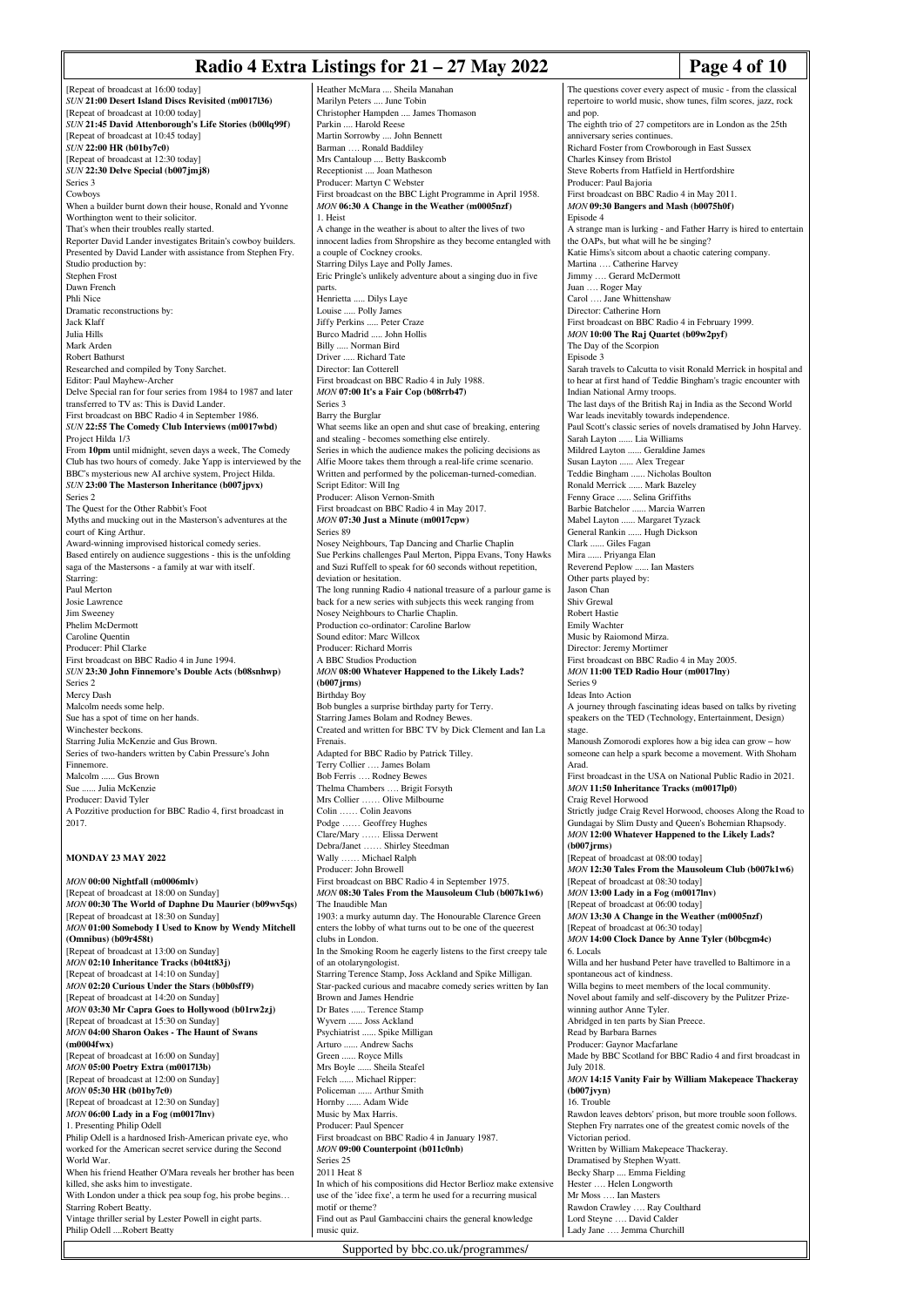## **Radio 4 Extra Listings for 21 – 27 May 2022** Page 5 of 10

Director Marc Beeby First broadcast on Radio 4 in October 2004. *MON* **14:30 The Print Master (b019fwvx)** What do Henry Moore, Barbara Hepworth, Elisabeth Frink, Paula Rego, David Hockney and Man Ray have in common? They have all worked with legendary print maker, Stanley Jones. Susan Aldworth takes the chance to be his apprentice, to hear his tales, and learn his skills. In the 1950s the printmaking skill-base in the UK had almost completely disappeared until WS Hayter - founder of the legendary Atelier 17 studio in Paris - persuaded a talented young artist from Wigan to study the art of lithography, a skill which had been lost in the UK since the time of Whistler. On his return to Britain, Stanley Jones spearheaded a rapid expansion in British Printmaking. Today he is revered in artistic circles as one of the greatest print makers alive. His clients read like a roll-call of the 20th century's great British artists. Susan was invited to be Artist in Residence at the Curwen Studio, which Stanley was involved in setting up in the 1950s. The Tate Gallery has a special archive devoted to the studio's work. We join them amongst the thundering and clanking machinery of the print works, now near Cambridge, as Stanley initiates Susan in the art of lithography, hearing tales of artists he has worked with over the past 50 years. And what artists! Lithography is under threat as increasing numbers of Art Schools have disposed of their lithography presses and there are few technicians who fully understand the process. This is a unique chance to work with the world expert in this discipline, and for us to discover more about this art. Producer: Sara Jane Hall First broadcast on BBC Radio 4 in January 2012. *MON* **15:00 The Raj Quartet (b09w2pyf)** [Repeat of broadcast at 10:00 today] *MON* **16:00 Counterpoint (b011c0nb)** [Repeat of broadcast at 09:00 today] *MON* **16:30 Bangers and Mash (b0075h0f)** [Repeat of broadcast at 09:30 today] *MON* **17:00 It's a Fair Cop (b08rrb47)** [Repeat of broadcast at 07:00 today] *MON* **17:30 Just a Minute (m0017cpw)** [Repeat of broadcast at 07:30 today] *MON* **18:00 Philip Levene - The Invader (b0b529sh)** Composer Edmund Stanway is a sensitive man - until he's forced into committing a terrible act... Philip Levene's chilling tale. Edmund Stanway ...... James Thomason Paul Farrow …… Ronald Faulkner Joan Sheldon …… Patricia Leventon Hanley …… Hamlyn Benson Millie …… Valerie Kirkbright Producer: Michael Bakewell First broadcast on the BBC Light Programme in April 1964. *MON* **18:15 Never Trust a Rabbit by Jeremy Dyson (m000hmbh)** We Who Walk Through Walls Johnson is a student, who's hired for work by the enigmatic magician Trapido. The first of five stories by Jeremy Dyson - one of the writers of 4 Extra's 'On The Town With The League Of Gentlemen'. Read by Stephen Critchlow. Producer: Lizzie Davies. First broadcast on BBC Radio 4 in October 2000. *MON* **18:30 A Good Read (b03y10h5)** Julie Burchill and Fred MacAulay Harriett Gilbert and her guests - writer, Julie Burchill and broadcaster, Fred MacAulay - discuss their favourite books by Harriet Lane, JD Salinger and Elmore Leonard. Alys, Always by Harriet Lane Publisher: Phoenix Catcher in the Rye by J D Salinger Publisher: Pengui Get Shorty by Elmore Leonard Publisher: Phoenix First broadcast on BBC Radio 4 in March 2014. *MON* **19:00 Whatever Happened to the Likely Lads? (b007jrms)** [Repeat of broadcast at 08:00 today] *MON* **19:30 Tales From the Mausoleum Club (b007k1w6)** [Repeat of broadcast at 08:30 today] *MON* **20:00 Lady in a Fog (m0017lnv)** [Repeat of broadcast at 06:00 today] *MON* **20:30 A Change in the Weather (m0005nzf)** [Repeat of broadcast at 06:30 today] *MON* **21:00 TED Radio Hour (m0017lny)** [Repeat of broadcast at 11:00 today] *MON* **21:50 Inheritance Tracks (m0017lp0)** [Repeat of broadcast at 11:50 today] *MON* **22:00 Just a Minute (m0017cpw)** [Repeat of broadcast at 07:30 today] *MON* **22:30 Everyone Quite Likes Justin (b01292g0)** Series 1 Episode 2 Justin is a Manchester DJ who tries to balance love, work and everything else without much success. Now his job seems to be on the line. Starring Justin Moorhouse, Anne Reid and Paul Copley. Sitcom written by Justin Moorhouse and Jim Poyser. Despite his messy life, Justin always remains positive. Every new day is a new opportunity, "When life throws you lemons make lemonade". Recorded in front of an audience in Manchester. Anne Reid ..... Gran Christine Bottomley ..... Lisa Justin Moorhouse ..... Justin Lloyd Langford ..... Bryn Paul Copley ..... Ray Susan Cookson ..... Tanya Producer: Steven Canny First broadcast on BBC Radio 4 in July 2011 *MON* **23:00 The News Quiz (m0017crt)** Series 108 Episode 5 It's a special UK vs Rest of the World edition of the show recorded with a virtual online audience. Anuvab Pal (India) and Alice Fraser (Australia) take on Scott Bennett (Nottingham) and Susie McCabe (Glasgow), all under the watchful eye of news referee, Andy Zaltzman. On the menu is UK inflation, this weekend's Australian elections and the "de-arching" of Russia McDonalds. Written by Andy Zaltzman with additional material from Alice Fraser, Max Davis, Aidan Fitzmaurice and Jade Gebbie. Producer: Richard Morris Production co-ordinator: Ryan Walker-Edwards A BBC Studios Production *MON* **23:30 Sarah Millican's Support Group (b011ppyc)** Series 2 6. ' I've finally found what I'm looking for...' "Bullying at work - a trapeze artist who's been pushed off her perch" "I've finally found what I'm looking for...Terry, it's you!" Sarah Millican is a life counsellor and modern-day agony aunt tackling the nation's problems head on, dishing out real advice for real people. Assisted by her very own team of experts of the heart - man of the people local cabbie Terry, and self qualified counsellor Marion. Sarah tackles the nation's problems head on and has a solution for everything. Sarah ...... Sarah Millican Marion ...... Ruth Bratt Terry ...... Simon Daye Judy ...... Anna Crilly Evan ...... Elis James Written by Sarah Millican. Producer: Lianne Coop First broadcast on BBC Radio 4 in May 2011. **TUESDAY 24 MAY 2022** *TUE* **00:00 Philip Levene - The Invader (b0b529sh)** [Repeat of broadcast at 18:00 on Monday] *TUE* **00:15 Never Trust a Rabbit by Jeremy Dyson (m000hmbh)** [Repeat of broadcast at 18:15 on Monday] *TUE* **00:30 A Good Read (b03y10h5)** [Repeat of broadcast at 18:30 on Monday] *TUE* **01:00 Lady in a Fog (m0017lnv)** [Repeat of broadcast at 06:00 on Monday] *TUE* **01:30 A Change in the Weather (m0005nzf)** [Repeat of broadcast at 06:30 on Monday] *TUE* **02:00 Clock Dance by Anne Tyler (b0bcgm4c)** [Repeat of broadcast at 14:00 on Monday] *TUE* **02:15 Vanity Fair by William Makepeace Thackeray (b007jvyn)** [Repeat of broadcast at 14:15 on Monday] *TUE* **02:30 The Print Master (b019fwvx)** [Repeat of broadcast at 14:30 on Monday] *TUE* **03:00 The Raj Quartet (b09w2pyf)** [Repeat of broadcast at 10:00 on Monday] *TUE* **04:00 Counterpoint (b011c0nb)** [Repeat of broadcast at 09:00 on Monday] *TUE* **04:30 Bangers and Mash (b0075h0f)** [Repeat of broadcast at 09:30 on Monday] *TUE* **05:00 It's a Fair Cop (b08rrb47)** [Repeat of broadcast at 07:00 on Monday] *TUE* **05:30 Just a Minute (m0017cpw)** [Repeat of broadcast at 07:30 on Monday] *TUE* **06:00 Lady in a Fog (m0017l6r)** 2. O'Gorman of Islington Irish-American private eye Philip Odell is investigating the suspicious death of his friend's brother. But the body count suddenly doubles... Starring Robert Beatty. Vintage thriller serial by Lester Powell. Philip Odell .... Robert Beatty Heather McMara .... Sheila Manahan Marilyn Peters .... June Tobin Mrs Cantaloup ....Betty Baskcomb Hector O'Gorman .... David March Taxi Driver .... Will Leighton Violet Levine .... Joan Matheson The Narrator .... Anthony Viccara Producer: Martyn C Webster First broadcast on the BBC Light Programme in May 1958. *TUE* **06:30 A Change in the Weather (m0005nz2)** 2. Pursuit Our hopeless heroes from Shropshire, Henrietta and Louise, are being hotly pursued by the avenging arm of the law and the underworld. Eric Pringle's unlikely adventure about a singing duo. Starring Polly James. and Dilys Laye. Henrietta ..... Dilys Laye Louise ..... Polly James Jiffy Perkins ..... Peter Craze Burco Madrid ..... John Hollis BB ..... William Simons Det Sgt Digly ..... Trevor Nichols City Nigel ..... Philip Sully Waiter ..... Richard Tate Other parts ..... David Sinclair Director: Ian Cotterell First broadcast on BBC Radio 4 in July 1988. *TUE* **07:00 North by Northamptonshire (b00sv6fw)** Series 1 Episode 3 Clever, funny and touching series about a small town in the middle of Northamptonshire as it prepares for a talent night. Sheila Hancock heads a stunning cast including Mackenzie Crook, Penelope Wilton, Felicity Montagu and Kevin Eldon. Written by and also starring Katherine Jakeways. Recently divorced Jan gets two compliments in one day. Meanwhile her ex husband Frank performs the most embarrassing version of Je T'Aime ever heard, with his new love, Angela. Across town Rod the local supermarket manager is still sharing rather more than is usual about his private life over the store's tannoy system. Could he be getting closer to Tanya on till 4? Narrator ...... Sheila Hancock Rod ...... Mackenzie Crook Mary ...... Penelope Wilton Jan ...... Felicity Montagu Jonathan ...... Kevin Eldon Esther ...... Katherine Jakeways Keith ...... John Biggins Frank ...... Rufus Wright Angela ...... Lizzie Roper Producer: Claire Jones. First broadcast on BBC Radio 4 in June 2010. *TUE* **07:30 Daphne Sounds Expensive (b08xctdw)** Series 2 Black Country The Daphne boys host a charity gala night in George's native Wolverhampton, where guests include award-winning author Caitlin Moran. All seems to be going swimmingly before George makes a shocking confession. As usual they are joined by their live band, The Daphnettes and renown opera singer Sir Willard White. Written by and starring: Jason Forbes, Phil Wang & George Fouracres with Celeste Dring, Jack Kirwan, Sir Willard White and special guest the actual Caitlin Moran Original music composed by Jeff Carpenter Orchestrator: Simon Nathan The Daphnettes were the London Musical Theatre Orchestra: Musical Director - Freddie Tapner Violin - Debs White Cello - Nick Squires Trumpet - Michael Maddocks Trombone - Elliot Pooley Tenor Sax - Joe Atkin Reeves Drum Kit - Ben Hartley Percussion - Ben Burton Piano - Jon Ranger Bass - Jack Cherry The Production Coordinator was Hayley Sterling It was produced by Matt Stronge and was a BBC Studios production. *TUE* **08:00 The Goon Show (b007td29)** Series 5 Yehti Neddie Seagoon goes Yehti hunting – in deepest, darkest Yorkshire. Groundbreaking, surreal BBC radio comedy written by Spike Milligan. Starring: Peter Sellers Harry Secombe Spike Milligan First billed as Crazy People, ten series of The Goon Show were recorded between 1951 and 1960, but sadly many of the earliest shows weren't kept in the archive. With the Ray Ellington Quartet and Max Geldray. Orchestra conducted by Wally Stott. Announcer: Wallace Greenslade Producer: Peter Eton First broadcast on the BBC Home Service in March 1955. *TUE* **08:30 King Street Junior (b007jml9)** Series 6 Safety First All go at school with a serious road accident at the gates, and a radio show for the headmaster to record. Created and written by Jim Eldridge. Ten series of this comedy about King Street Junior School ran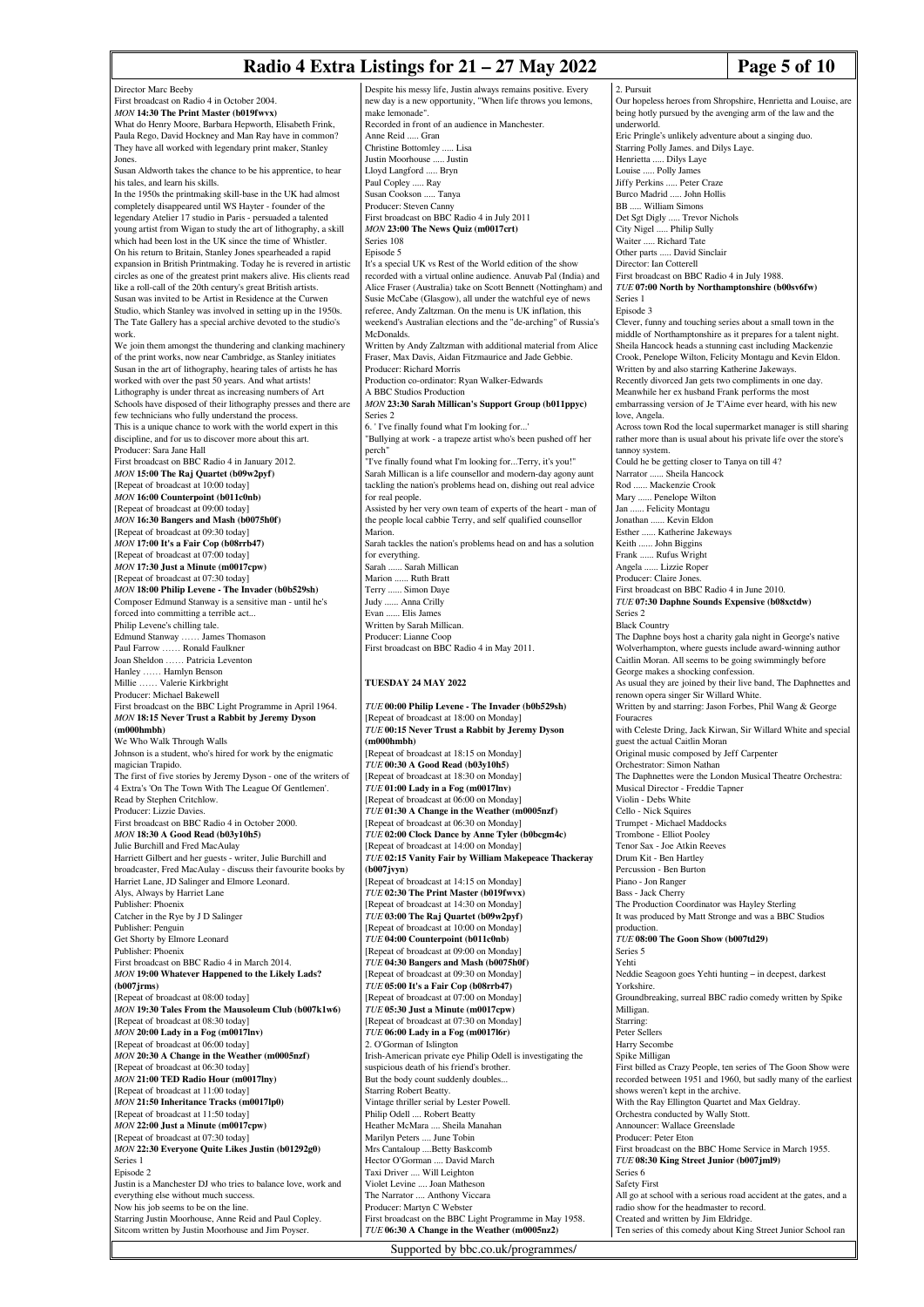#### **Radio 4 Extra Listings for 21 – 27 May 2022** Page 6 of 10

between 1985 and 1998. King Street Junior Revisited ran from 2002 to 2005. Mr Sims …. Karl Howman Mr Beeston …. James Grout Mr Holliday …. Tom Watson Mrs Stone …. Margaret John Mr Long …. Paul Copley Mrs Patterson …. Deirdre Costello Mrs Rudd …. Vivienne Martin Miss Lewis …. Marlene Sidaway Radio Chairman …. Nigel Carrington Bishop …. Fraser Kerr Dean …. Rocky Samrai Ajaz …. Sebastian Brennan Piano played by Max Harris. Producer: John Fawcett Wilson First broadcast on BBC Radio 4 in June 1991. *TUE* **09:00 The News Quiz (m0017crt)** [Repeat of broadcast at 23:00 on Monday] *TUE* **09:30 Chambers (b007jp12)** Series 2 Only the Lonely John Fuller-Carp uses his masculine charms when he finds himself in competition with rival Vernon Ames. Meanwhile, Ruth is very broody... Clive Coleman's sitcom set in perhaps the country's least spectacular law chambers. John Fuller Carp ...... John Bird Hilary Tripping ...... James Fleet Vince ...... Jonathan Kydd Ruth Quirke ...... Sarah Lancashire With: Jeremy Clyde Joanna Monro Tracy-Ann Oberman Producer: Paul Schlesinger First broadcast on BBC Radio 4 in May 1998. *TUE* **10:00 The Raj Quartet (b09w2zr4)** The Towers of Silence After the death of Mabel Layton, her companion Barbie Batchelor has to leave Rose Cottage. It's summer 1945, and as the war comes to a close, the days of the British Raj are numbered... Paul Scott's classic series of novels dramatised by John Harvey. Sarah Layton ...... Lia Williams Mildred Layton ...... Geraldine James Susan Layton ...... Alex Tregear Ronald Merrick ...... Mark Bazeley Fenny Grace ...... Selina Griffiths Barbie Batchelor ...... Marcia Warren Reverend Peplow ...... Ian Masters Clarissa Peplow ...... Susan Jameson Kenneth Coley ...... Stephen Hogan Other parts played by: Jason Chan Robert Hastie Rez Kempton Stuart McLoughlin Ndidi Del Fatti Music by Raiomond Mirza. Director: Jeremy Mortimer First broadcast on BBC Radio 4 in May 2005. *TUE* **11:00 Cook and Greenaway: In Perfect Harmony (m0017l6v)** Celebrating the incredible careers of the song-writing duo Roger Cook and Roger Greenaway. Born in Bristol, the award-winning partnership wrote some of the biggest songs in music history, for some of the biggest names. Cook went on to have phenomenal success in Nashville and Greenaway with the Drifters in the UK. Together they've enjoyed an unbelievable career spanning seven decades. Producer: Tom Ryan Made for BBC Radio Bristol and first broadcast in 2021. *TUE* **12:00 The Goon Show (b007td29)** [Repeat of broadcast at 08:00 today] *TUE* **12:30 King Street Junior (b007jml9)** [Repeat of broadcast at 08:30 today] *TUE* **13:00 Lady in a Fog (m0017l6r)** [Repeat of broadcast at 06:00 today] *TUE* **13:30 A Change in the Weather (m0005nz2)** [Repeat of broadcast at 06:30 today] *TUE* **14:00 Clock Dance by Anne Tyler (b0bcgw3l)** 7. Decision Denise has returned home leaving Willa with a tough decision about whether to stay or go. Novel about family and self-discovery by the Pulitzer Prizewinning author Anne Tyler. Abridged by Sian Preece. Read by Barbara Barnes Producer: Gaynor Macfarlane Made by BBC Scotland for BBC Radio 4 and first broadcast in July 2018. *TUE* **14:15 Vanity Fair by William Makepeace Thackeray (b007jvyr)** 17. Fight Rawdon falters in his resolve to fight a duel with Lord Steyne. Stephen Fry narrates one of the greatest comic novels of the

Victorian period. Written by William Makepeace Thackeray. Dramatised by Stephen Wyatt. Becky Sharp .... Emma Fielding Lady Jane …. Jemma Churchill Rawdon Crawley …. Ray Coulthard Pitt .... Jon Glover Mr Wenham …. Philip Fox Captain MacMurdo …. Mark Bonnar with Stephen Fry as the narrator Director Marc Beeby First broadcast on BBC Radio 4 in October 2004. *TUE* **14:30 The Achalasia Diaries (b0606vv3)** In 2007 Femi developed Achalasia, a rare disorder of the gullet that prevents food getting into the stomach and which went undiagnosed for many years. At her lowest point, under seven stone, experiencing heart attack-like chest spasms, Femi almost surrendered to the condition. Since the age of seven Femi had written - but with fear and reservation. Now she took fresh resolve, making a pledge to herself to live long enough to write with confidence and honesty. She explored not only her illness, but her identity, beliefs, even her reasons for living. She also reappraised the relationships in her life - most notably with her mother, who features in the programme in conversation with Femi. Together, they revisit those times when Femi's anger led her mother to ask her to leave the family home. Producer: Adam Fowler A PRA production for BBC Radio 4, first broadcast in June 2015. *TUE* **15:00 The Raj Quartet (b09w2zr4)** [Repeat of broadcast at 10:00 today] *TUE* **16:00 The Museum of Curiosity (b09qcfh1)** Series 12 Episode 5 Professor of Ignorance John Lloyd and his curator Sally Phillips welcome: \* Satirical comedy songstress Dillie Keane \* Intrepid Neanderthal expert Ella Al-Shamahi Writer of Notting Hill, Blackadder and The Vicar of Dibley, Richard Curtis The Museum's Guest Committee tuck into some homemade chutney, get embarrassingly excited about caves and celebrate some choice bits of Australian slang. Researched by QI & Mike Turner. Producers: Richard Turner and Anne Miller. A BBC Studios production for BBC Radio 4, first broadcast in February 2018. *TUE* **16:30 Chambers (b007jp12)** [Repeat of broadcast at 09:30 today] *TUE* **17:00 North by Northamptonshire (b00sv6fw)** [Repeat of broadcast at 07:00 today] *TUE* **17:30 Daphne Sounds Expensive (b08xctdw)** [Repeat of broadcast at 07:30 today] *TUE* **18:00 Rosemary Timperley - The Dare Game (b0b53bbv)** A chance meeting of old school friends revives memories of a very dangerous game. Rosemary Timperley's daring tale. Enid …… Shirley Cooklin Carol …… Margaret Woolfit Store Detective …… Moira Mannon Mr Merlin …… Frederick Treves Producer: Keith Williams First broadcast on the BBC Light Programme in April 1964 *TUE* **18:15 Never Trust a Rabbit by Jeremy Dyson (m000hmd0)** City Deep Foster reluctantly takes a journey on the London Underground. Another story by Jeremy Dyson - one of the writers of 4 Extra's 'On The Town With The League Of Gentlemen'. Read by Stephen Critchlow. Producer: Lizzie Davies. First broadcast on BBC Radio 4 in October 2000. *TUE* **18:30 Soul Music (b07865h5)** Series 22 Mozart's Requiem How Mozart's Requiem, written when he was dying, has touched and changed people's lives. Crime writer Val McDermid recalls how this music helped her after the loss of her father. Hypnotist Athanasios Komianos recounts how the piece took him to the darker side of the spirit world. And a friend of ballet dancer Edward Stierle, Lissette Salgado-Lucas, explains how Eddie turned his struggle with HIV into a ballet inspired by Mozart's music. Basement Jaxx used the Requiem in their live shows while Felix Buxton reveals his love for Mozart and the divine nature of the Requiem. And Mozart expert Cliff Eisen takes us inside the composer's world: how the orchestra and choir conjure visions of funerals, beauty, hellfire and the confusion of death. He recounts how Mozart was commissioned to write the piece by a nobleman who may have intended to pass off the work as his own. The stern challenge faced by people trying to complete the piece are described by composer Michael Finnissy, who himself wrote a completion of the work.

The Requiem was performed at the funerals of many heroic

Supported by bbc.co.uk/programmes/

figures - Beethoven, Napoleon and JF Kennedy, among others. Gordana Blazinovic remembers one extraordinary performance during the horrors of the Bosnian war - a show of defiance and grief from the ruins of Sarajevo City Hall. Producer: Melvin Rickarby. First broadcast on BBC Radio 4 in April 2016. *TUE* **19:00 The Goon Show (b007td29)** [Repeat of broadcast at 08:00 today] *TUE* **19:30 King Street Junior (b007jml9)** [Repeat of broadcast at 08:30 today] *TUE* **20:00 Lady in a Fog (m0017l6r)** [Repeat of broadcast at 06:00 today] *TUE* **20:30 A Change in the Weather (m0005nz2)** [Repeat of broadcast at 06:30 today] *TUE* **21:00 Cook and Greenaway: In Perfect Harmony (m0017l6v)** [Repeat of broadcast at 11:00 today] *TUE* **22:00 Daphne Sounds Expensive (b08xctdw)** [Repeat of broadcast at 07:30 today] *TUE* **22:30 Mark Steel's in Town (b01p0rpj)** Series 4 Whitehaven Mark Steel performs for the residents of Whitehaven. He discusses surrealist pirates, the dubious origins of rum butter, and the un-reassuring link between rugby and nuclear power. During his visit to the Cumbrian coastal town, he investigates the rich tapestry of remarkable events and people - everything from rivalries, slang and traditions to the eccentricities which makes them unique. Series in which the comedian visits towns across the UK and creates a bespoke stand-up show for the locals. Written by Mark Steel. Additional material by Pete Sinclair. Producer: Sam Bryant First broadcast on BBC Radio 4 in November 2012. *TUE* **23:00 What Does the K Stand For? (b04wwgz3)** Series 2 All the Fun of the Affair Stephen takes a nostalgic look at some "exciting" trips taken in his early years. Stephen K Amos's sitcom about growing up black, gay and funny in 1980s South London. Written by Jonathan Harvey with Stephen K Amos. Himself ...... Stephen K Amos Young Stephen ...... Shaquille Ali-Yebuah Stephanie Amos ..... Fatou Sohna Virginia Amos ...... Ellen Thomas Vincent Amos ...... Don Gilet Miss Bliss ..... Michelle Butterly Jayson Jackson ...... Frankie Wilson Producer: Colin Anderson First broadcast on BBC Radio 4 in January 2015. *TUE* **23:25 The Comedy Club Interviews (m0017w3d)** Project Hilda 2/3 From **10pm** until midnight, seven days a week, The Comedy Club has two hours of comedy. Jessica Fostekew is interviewed by the BBC's mysterious new AI archive system, Project Hilda. *TUE* **23:30 The Million Pound Radio Show (b007k1j3)** Series 2 Episode 8 Motson's Syndrome - and a nuclear attack. Sharp-edged topical humour in the most expensive show on radio. Written by and starring Andy Hamilton and Nick Revell. With: Harry Enfield Morwenna Banks Producer: Paul Mayhew-Archer First broadcast on BBC Radio 4 in October 1986. **WEDNESDAY 25 MAY 2022** *WED* **00:00 Rosemary Timperley - The Dare Game (b0b53bbv)** [Repeat of broadcast at 18:00 on Tuesday] *WED* **00:15 Never Trust a Rabbit by Jeremy Dyson (m000hmd0)** [Repeat of broadcast at 18:15 on Tuesday] *WED* **00:30 Soul Music (b07865h5)** [Repeat of broadcast at 18:30 on Tuesday] *WED* **01:00 Lady in a Fog (m0017l6r)** [Repeat of broadcast at 06:00 on Tuesday] *WED* **01:30 A Change in the Weather (m0005nz2)** [Repeat of broadcast at 06:30 on Tuesday] *WED* **02:00 Clock Dance by Anne Tyler (b0bcgw3l)** [Repeat of broadcast at 14:00 on Tuesday] *WED* **02:15 Vanity Fair by William Makepeace Thackeray (b007jvyr)** [Repeat of broadcast at 14:15 on Tuesday] *WED* **02:30 The Achalasia Diaries (b0606vv3)** [Repeat of broadcast at 14:30 on Tuesday] *WED* **03:00 The Raj Quartet (b09w2zr4)** [Repeat of broadcast at 10:00 on Tuesday] *WED* **04:00 The Museum of Curiosity (b09qcfh1)** [Repeat of broadcast at 16:00 on Tuesday]

*WED* **04:30 Chambers (b007jp12)** [Repeat of broadcast at 09:30 on Tuesday]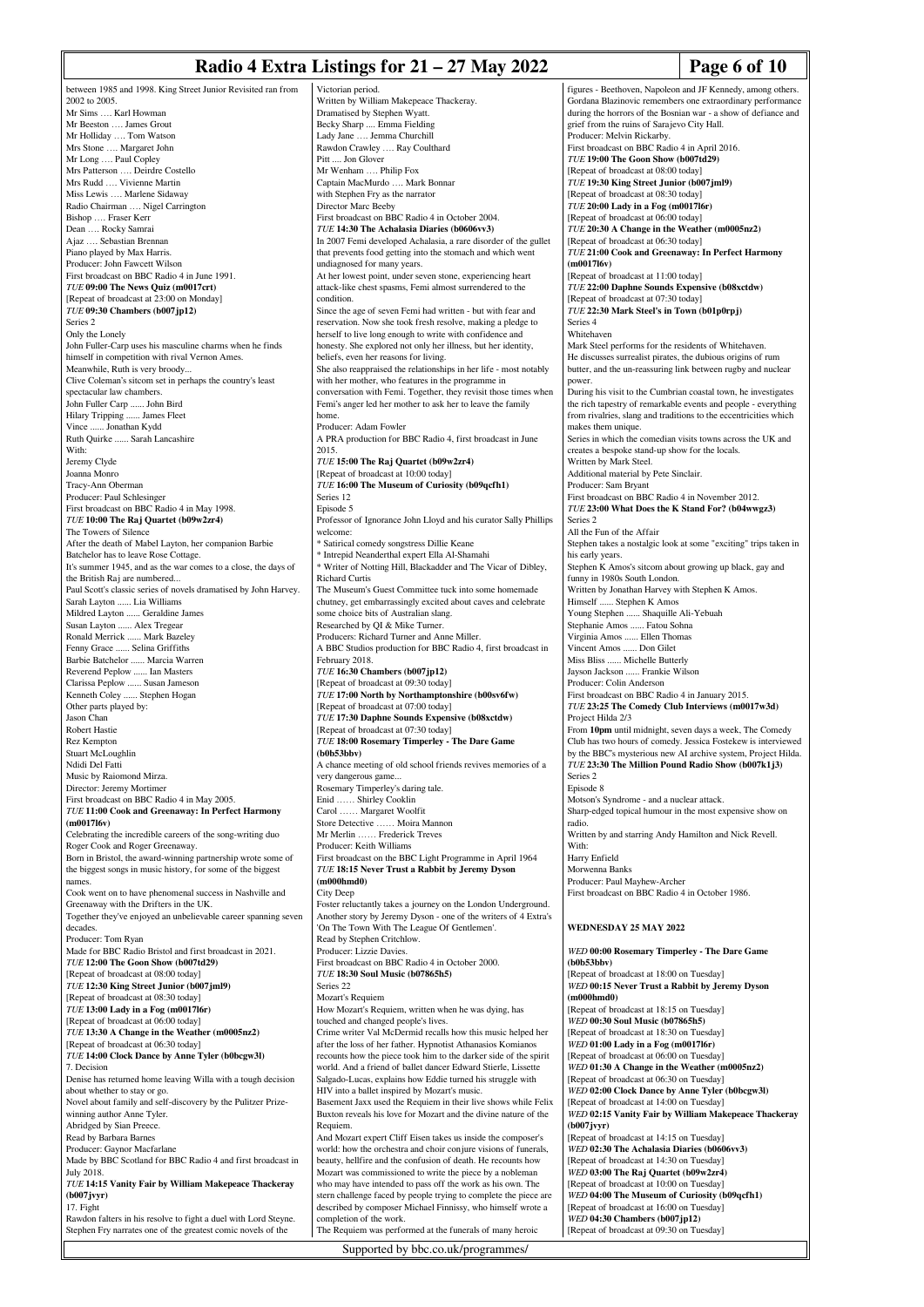# **Radio 4 Extra Listings for 21 – 27 May 2022** Page 7 of 10

*WED* **05:00 North by Northamptonshire (b00sv6fw)** [Repeat of broadcast at 07:00 on Tuesday] *WED* **05:30 Daphne Sounds Expensive (b08xctdw)** [Repeat of broadcast at 07:30 on Tuesday] *WED* **06:00 Lady in a Fog (m0017lvp)** 3. The Mink Coat Philip Odell's investigations take a glamorous turn with the appearance of woman wearing a mink coat. Hardnosed Irish-American, Philip Odell, though not a detective, worked for the American secret service during the Second World War, which ended just five years before this plot is set. Just as he prepares to fly to Dublin from London, he meets with a friend, Heather McMara, who tells him that her brother has been killed and she asks him to investigate. To the backdrop of a London peasouper, the drama unfolds… A serial in eight parts by Lester Powell. CAST: Philip Odell .... Robert Beatty Heather McMara .... Sheila Manahan The Lady in Mink .... Mary Wimbush Christopher Hampden .... James Thomason Parkin .... Harold Reese Inspector Rtgby .... Edward Jewesbury Sergeant Leyton .... Jeffrey Segal Mrs Cantaloup .... Betty Baskcomb Produced by Martyn C. Webster First broadcast on the BBC Light Programme in May 1958. *WED* **06:30 A Change in the Weather (m0005nz6)** 3. Suspicion In the Lake District, Henrietta and Louise suspect there's something fishy going on, as the pursuit for the villains continues Eric Pringle's unlikely adventure about a singing duo. Starring Dilys Laye and Polly James. Henrietta ..... Dilys Laye Louise ..... Polly James Jiffy Perkins ..... Peter Craze Burco Madrid ..... John Hollis BB ..... William Simons Det Sgt Digly ..... Trevor Nichols City Nigel ..... Philip Sully Shopkeeper .... Amerjit Deu Director: Ian Cotterell First broadcast on BBC Radio 4 in July 1988. *WED* **07:00 Mrs Sidhu Investigates (b098jr7h)** Murder With Masala Murder Corked Mrs Sidhu is determined to put her humiliation in the stables behind her and win back Inspector Burton's trust. Her nose for trouble leads her to mysterious spanish butler Carlos. But is Carlos what he seems? Is he merely a servant to Lady Lucas, or is there more going on. Lord Lucas, meanwhile, holes up in his office and watches old adverts for nasal hair trimmers. Mrs Sidhu's Miss Marple Complex is questioned, and mishandled by Inspector Burton, while Tez has an unprofessional encounter with Lucy brought on by a shared interest in conspiracy theories. Meera Syal stars as the Indian Aunty sleuth - with Justin Edwards and Vincent Ebrahim. Written by Suk Pannu Directed by Marilyn Imrie Produced by Chris Pye and Gordon Kennedy An Absolutely production for BBC Radio 4, first broadcast in October 2017. *WED* **07:30 The Confessional (m000x60b)** Series 1 The Confession of Alastair Campbell Actor and broadcaster Stephen Mangan presents a comedy chat show about shame and guilt. Each week Stephen invites a different eminent guest into his virtual confessional box to make three 'confessions' . This is a cue for some remarkable storytelling, and surprising insights. We're used to hearing celebrity interviews, where stars are persuaded to show off about their achievements and talk about their proudest moments. Stephen's not interested in that. He doesn't want to know what his guests are proud of, he wants to know what they're ashamed of. That's surely the way to find out what really makes a person tick. Stephen and his guest reflect with empathy and humour on why we get embarrassed, where our shame thresholds should be, and the value of guilt. In the final edition of this series, the writer, journalist and political strategist Alastair Campbell speaks about "maladaptive competitiveness", technology which defeats him and dressing up at Lambeth Palace. Other guests in this series include Cariad Lloyd, Dr Phil Hammond, Clarke Peters, Suzi Ruffell, Marian Keyes, Phil Wang, Joan Bakewell, Lucy Porter and Nigel Planer. Written and presented by Stephen Mangan With extra material by Nick Doody Devised with Dave Anderson Produced by Frank Stirling A 7digital production for BBC Radio 4 *WED* **08:00 Hancock's Half Hour (b008f307)** Series 5 The Junk Man Griselda's plan to clear out The Lad's house backfires spectacularly. Starring Tony Hancock. With Sidney James, Bill Kerr, Hattie Jacques and Kenneth Williams. Written by Ray Galton and Alan Simpson. Theme and incidental music written by Wally Stott. Producer: Tom Ronald First broadcast on the BBC Light Programme in May 1958. *WED* **08:30 If You're So Clever, Why Aren't You Rich? (b00sttpy)** Series 3 Riot Grrrl! The three London flatmates Judith, David and Giles enter a magazine writing competition - and one of them wins. Stars Tony Slattery. From June 1998. Comedy drama series about three promising graduates still underachieving in their 30s. Written by Paul Shearer and Richard Turner. Giles ...... Tony Slattery David ...... Paul Bigley Judith ...... Amanda Root Other parts played by Paul Shearer, Richard Turner, Janet Ellis, Sue Elliott-Nicholls, and Debra Stephenson Producer: Paul Schlesinger First broadcast on BBC Radio 4 in June 1998. *WED* **09:00 Booked (b0075lk3)** Series 2 Episode 2 Sickboy from Trainspotting jumps into Pride and Prejudice, Fred Flintstone advertises in the lonely hearts column and The Three Musketeers gets a radical reworking. John Hegley joins regular panellists Mark Thomas. Miles Kington and Dillie Keane to write the believably absurd from the utterly ridiculous. Chaired by Ian McMillan. Producer: Marc Jobst First broadcast on BBC Radio 4 in February 1997. *WED* **09:30 1834 (b011vffj)** London Trapped in 19th-century Macclesfield, bored 21st-century Jason heads to London, but is waylaid by a mint-popping highwayman In Jim Poyser's riotous comedy of transportation and delight, Jason is now Tarquin, third son of Lord Belport with faithful valet, Ned. Jason Slater ...... Michael Begley Ned ...... Joe Caffrey Hoskins ...... Kenneth Alan Taylor Lord Belport ...... Mark Chatterton Millicent ...... Julia Rounthwaite Henry ...... James Nickerson Highwayman ...... Toby Hadoke Duke of Cranmere ...... John Craig Directed at BBC Manchester by Polly Thomas. First broadcast on BBC Radio 4 in July 2003. *WED* **10:00 The Raj Quartet (b09w3m6t)** A Division of the Spoils Episode 1 With the war at an end, will the Layton family be able to unite behind Susan's decision to remarry? Paul Scott's concluding novel about the end of the British Raj. Dramatised by Shelley Silas. Susan Layton ...... Alex Tregear Nigel Rowan ...... Benedict Cumberbatch Ronald Merrick ...... Mark Bazeley Sarah Layton ...... Lia Williams Guy Perron ...... Jeremy Northam Bronowski ...... Gary Waldhorn Ahmed ...... Shiv Grewal Colonel Layton ...... Hugh Dickson Mak ...... Sam Dastor Sayed Kasm ...... Amerjit Deu Sergeant ...... Stuart McLoughlin Edward ...... Matthew Thomas-Davies Music by Raiomond Mirza. Director: Sally Avens First broadcast on BBC Radio 4 in May 2005. *WED* **11:00 The Real Comedy Controllers: The Things That Made Us Laugh (m0017lvs)** Comedy in the 21st Century 1. Over the Garden Wall BBC Comedy Controllers from across the decades look back at radio shows from the past. Clocking up over 150 years on the job between them, Paul Jackson, Beryl Vertue, John Lloyd and Jimmy Mulville reveal what they do, why they do it and what makes them laugh. (Very sadly Beryl Vertue passed away last February). From London's iconic BBC Radio Theatre in Broadcasting House - the home of British Radio comedy. In the first of two programmes, they controllers argue over whether broadcast comedy has run out of ideas And they wonder where do we go for laughs today? Featuring: 'Over the Garden Wall' [07/10/1948] 'Mrs Brown's Boys' [losing virginity sketch] 'QI' [Brendan O'Carroll appearance] 'Yes, Minister' [Jim Hacker's first day] 'No Such Thing as the News' [20/05/2016] Series Producers: Paul Kobrak and Dixi Stewart. Made for BBC Radio 4 Extra and first broadcast in April 2017. *WED* **12:00 Hancock's Half Hour (b008f307)** [Repeat of broadcast at 08:00 today] *WED* **12:30 If You're So Clever, Why Aren't You Rich?** Producer: Lizzie Davies.

**(b00sttpy)** [Repeat of broadcast at 08:30 today] *WED* **13:00 Lady in a Fog (m0017lvp)** [Repeat of broadcast at 06:00 today] *WED* **13:30 A Change in the Weather (m0005nz6)** [Repeat of broadcast at 06:30 today] *WED* **14:00 Clock Dance by Anne Tyler (b0bclbmz)** 8. Discovery Denise has returned home leaving Willa with a tough decision about whether to stay or go. Novel about family and self-discovery by the Pulitzer Prizewinning author Anne Tyler. Abridged by Sian Preece. Read by Barbara Barnes Producer: Gaynor Macfarlane Made by BBC Scotland for BBC Radio 4 and first broadcast in August 2018. *WED* **14:15 Vanity Fair by William Makepeace Thackeray (b007jvyt)** 18. Return A keen William Dobbin returns from India to visit a frosty Amelia. Stephen Fry narrates one of the greatest comic novels of the Victorian period. Written by William Makepeace Thackeray. Dramatised by Stephen Wyatt. Amelia …. Katy Cavanagh Jos Sedley .... Toby Jones Polly, the maid …. Joanna McCallum William Dobbin .... Tom Smith Mr Sedley …. Ian Masters Director Marc Beeby First broadcast on BBC Radio 4 in October 2004. *WED* **14:30 The Naughty Pictures Committees (b01nt3xk)** The British Board of Film Censors [BBFC] was set up in 1912, yet few people know that it has always been local authorities that had - and still have - the final say over what films are shown in their areas. From the late '40s through to the '70s, many councils such as Manchester and London used these powers to push back the boundaries of what was considered acceptable to public 'taste and decency'. They passed many films the BBFC had banned, causing the Board to slowly relax its views on nudity and sex in particular. Other councils, like Sale in Cheshire, tried desperately to hold back the tide of X-rated films, insisting they could not be shown in their town without the express permission of the council - which was often denied. In a programme made to mark the BBFC's centenary, Laurie Taylor explores this peculiarly British system of film censorship, where the local councils have the power, whilst the BBFC has expertise but no legal powers and its certificates are only guidance. Laurie describes how the BBFC has got much more involved with audiences and so almost eliminated the conflict with local councils that at one time threatened its very existence. Laurie also looks at such classics as 'The Birth of a Baby', the naturism film 'Garden of Eden', the gory 'Joker is Wild', the notorious 'Ulysses' and more. Producer: Mike Hally A Square Dog Radio production for BBC Radio 4, first broadcast in November 2012. *WED* **15:00 The Raj Quartet (b09w3m6t)** [Repeat of broadcast at 10:00 today] *WED* **16:00 Booked (b0075lk3)** [Repeat of broadcast at 09:00 today] *WED* **16:30 1834 (b011vffj)** [Repeat of broadcast at 09:30 today] *WED* **17:00 Mrs Sidhu Investigates (b098jr7h)** [Repeat of broadcast at 07:00 today] *WED* **17:30 The Confessional (m000x60b)** [Repeat of broadcast at 07:30 today] *WED* **18:00 JCW Brook - The Bognor Regis Vampire (b07g7jp5)** "Forgive me for being personal, but you have several" peculiarities: your teeth, white face and staring, red eyes ... the fact that our mahogany mirror over the fireplace seems to ignore your existence - and what are you doing in Bognor Regis?" A couple receives an unusually diabolical visitor, but this guest may get more than he bargained for. Written by JCW Brook Agnes - Margot Boyd Rodney - Philip Voss Bertram - Gordon Dulieu Hilda - Tammy Ustinov Director: Ian Cotterell First broadcast on BBC Radio 4 in May 1979. *WED* **18:15 Never Trust a Rabbit by Jeremy Dyson (m000hn2b)** A Last Look at the Sea The tide goes out for George and Tessa on a trip to Cornwall, in more ways than one. One of five stories from League of Gentleman writer, Jeremy Dyson Read by Stephen Critchlow.

First broadcast on BBC Radio 4 in October 2000.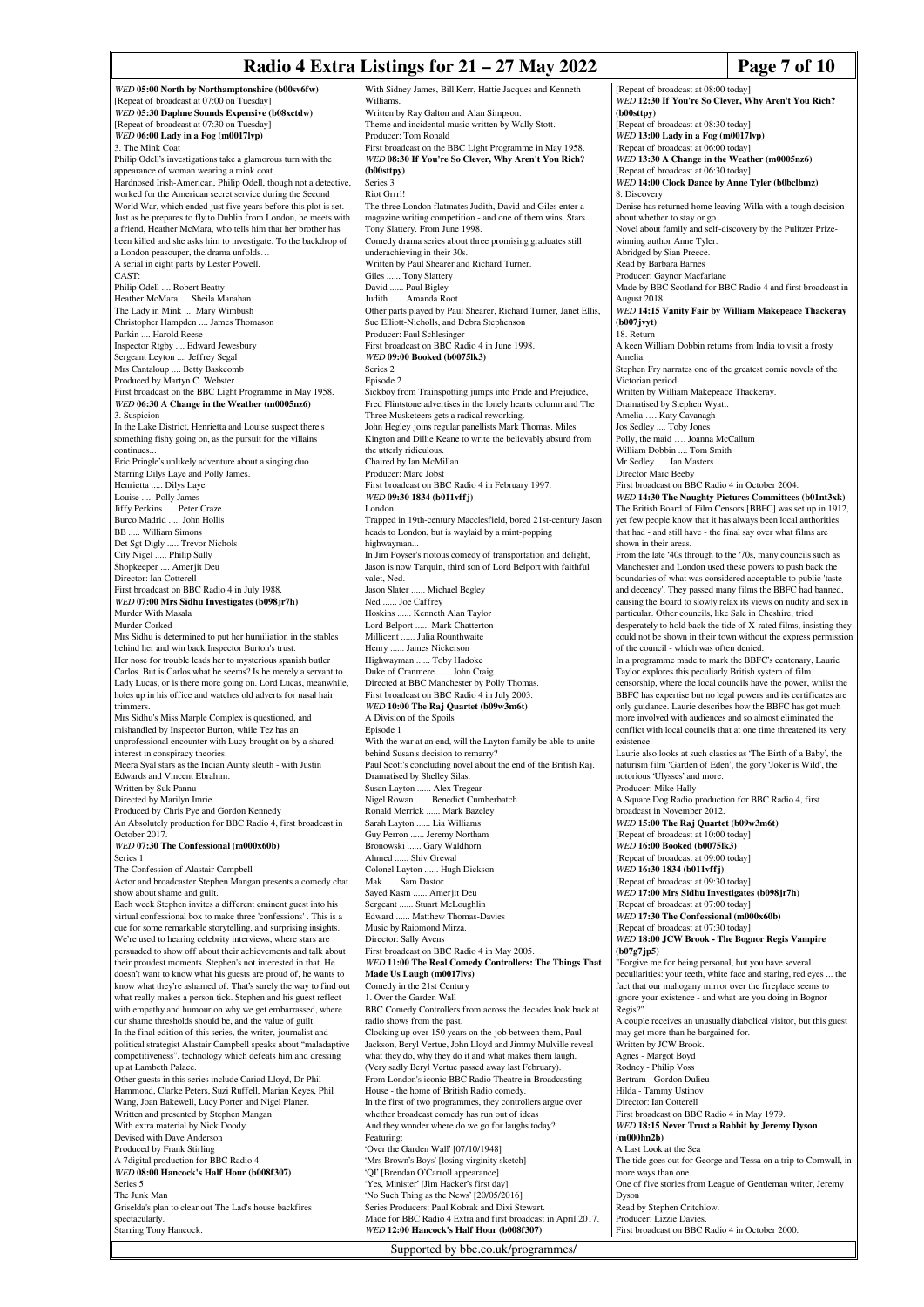#### **Radio 4 Extra Listings for 21 – 27 May 2022** Page 8 of 10

*WED* **18:30 How Tickled Am I? (b007k4rl)** Series 2 Al Read Mark Radcliffe profiles the Salford sausage-maker who became one of BBC radio's most popular comedians, Al Read. Series exploring some of the North's best-loved and most influential comedians. Producer: Libby Cross First broadcast on BBC Radio 4 in 2000. *WED* **19:00 Hancock's Half Hour (b008f307)** [Repeat of broadcast at 08:00 today] *WED* **19:30 If You're So Clever, Why Aren't You Rich? (b00sttpy)** [Repeat of broadcast at 08:30 today] *WED* **20:00 Lady in a Fog (m0017lvp)** [Repeat of broadcast at 06:00 today] *WED* **20:30 A Change in the Weather (m0005nz6)** [Repeat of broadcast at 06:30 today] *WED* **21:00 The Real Comedy Controllers: The Things That Made Us Laugh (m0017lvs)** [Repeat of broadcast at 11:00 today] *WED* **22:00 The Confessional (m000x60b)** [Repeat of broadcast at 07:30 today] *WED* **22:30 That Mitchell and Webb Sound (b03lph8r)** Series 5 Episode 4 A horror story for slugs; the Escalator brothers inventing the world's first horseless staircase; and the very last programme the BBC ever does... Offbeat sketches from the lopsided world of David Mitchell and Robert Webb. With Olivia Colman and James Bachman. Producer: Gareth Edwards First broadcast on BBC Radio 4 in December 2013. *WED* **23:00 All the World's a Globe (b007k44p)** 2. Civilisation From Egypt to origami. The history of mankind from the first amoeba to the Second World War. Presented by the entire cast of the National Theatre of Brent - Desmond Olivier Dingle and Wallace, aided by Mr Barker. Written by Patrick Barlow, with additional material by Jim Broadbent and Martin Duncan. With thanks to Patrick Barlow Jim Broadbent Martin Duncan Producer: Lissa Evans First broadcast on BBC Radio 4 in May 1990. *WED* **23:15 The Goldfish Bowl (m0017lvw)** Series 2 Episode 2 Our two be-scaled heroes find themselves face to face with Horace the master criminal cat. They have 60 minutes to save the world - in James Bond style. Liam ......................Sean Foley Anton ................. Hamish McColl Other parts ........Tracy Ann Oberman and Shaun Prendergast Written by Shaun Prendergast Director Sally Avens First broadcast on BBC Radio 4 in February 2000. *WED* **23:30 King Cutler (b008vr1b)** King Cutler III Another zesty batch of poems, songs and stories from Phyllis King and Ivor Cutler. Interrupting from beyond the harmonium are Dylan Edwards, David Lloyd and Craig Murray-Orr. Producer: Neil Cargill First broadcast on BBC Radio 3 in January 1990. **THURSDAY 26 MAY 2022** *THU* **00:00 JCW Brook - The Bognor Regis Vampire (b07g7jp5)** [Repeat of broadcast at 18:00 on Wednesday] *THU* **00:15 Never Trust a Rabbit by Jeremy Dyson (m000hn2b)**  $[Repeat of broadcast at 18:15 on Wednesday]$ *THU* **00:30 How Tickled Am I? (b007k4rl)** [Repeat of broadcast at 18:30 on Wednesday] *THU* **01:00 Lady in a Fog (m0017lvp)** [Repeat of broadcast at 06:00 on Wednesday] *THU* **01:30 A Change in the Weather (m0005nz6)** [Repeat of broadcast at 06:30 on Wednesday] *THU* **02:00 Clock Dance by Anne Tyler (b0bclbmz)** [Repeat of broadcast at 14:00 on Wednesday] *THU* **02:15 Vanity Fair by William Makepeace Thackeray (b007jvyt)** [Repeat of broadcast at 14:15 on Wednesday] *THU* **02:30 The Naughty Pictures Committees (b01nt3xk)** [Repeat of broadcast at 14:30 on Wednesday] *THU* **03:00 The Raj Quartet (b09w3m6t)** [Repeat of broadcast at 10:00 on Wednesday]

*THU* **04:00 Booked (b0075lk3)** [Repeat of broadcast at 09:00 on Wednesday] *THU* **04:30 1834 (b011vffj)** [Repeat of broadcast at 09:30 on Wednesday] *THU* **05:00 Mrs Sidhu Investigates (b098jr7h)**

[Repeat of broadcast at 07:00 on Wednesday] *THU* **05:30 The Confessional (m000x60b)** [Repeat of broadcast at 07:30 on Wednesday] *THU* **06:00 Lady in a Fog (m0017m28)** 4. The Lady isn't Willing Philip Odell's investigations become clouded when the police suspect him of being involved in the crimes. Hardnosed Irish-American, Philip Odell, though not a detective, worked for the American secret service during the Second World War, which ended just five years before this plot is set. Just as he prepares to fly to Dublin from London, he meets with a friend, Heather McMara, who tells him that her brother has been killed and she asks him to investigate. To the backdrop of a London peasouper, the drama unfolds… A serial in eight parts by Lester Powell. CAST: Philip Odell .... Robert Beatty Heather McMara .... Sheila Manahan The Lady in Mink .... Mary Wimbush Christopher Hampden .... James Thomason Parkin .... Harold Reese Martin Sorrowby .... John Bennett Inspector Rigby .... Edward Jewesbury Sergeant Leyton .... Jeffrey Segal Jay .... Haydn Jones Produced by Martyn C. Webster First broadcast on the BBC Light Programme in May 1958. *THU* **06:30 A Change in the Weather (m0005nzv)** 4. Closing In Still on the run from assorted pursuers, Jiffy and Burco have become lost and found and scared. Eric Pringle's unlikely adventure about a singing duo. Starring Polly James and Dilys Laye. Henrietta ..... Dilys Laye Louise ..... Polly James Jiffy Perkins ..... Peter Craze Burco Madrid ..... John Hollis BB ..... William Simons Det Sgt Digly ..... Trevor Nichols City Nigel ..... Philip Sully Shopkeeper .... Amerjit Deu John ..... Richard Tate Director: Ian Cotterell First broadcast on BBC Radio 4 in July 1988. *THU* **07:00 Mum's on the Run (b00txhq5)** Episode 6 Battling lippy kids, annoying neighbours and a jazz playing exhusband Jen's failing to be the yummy mummy she longs to be. But Jen has at last secured a semi-date with Mr Rigby but then realises that it's bonfire night and she's promised the kids fireworks in the garden. Their date turns to farce as both Mr Rigby and the ex-husband turn up and neighbour Vivienne is almost hospitalised by a dodgy rocket. The conclusion of Mum's on the Run - a modern-day twist on the single-family situation. Jen ...... Ronni Ancona Mr Rigby ...... John Gordon Sinclair Shelly ...... Alexis Zegerman Keith ...... Kevin Eldon Vivienne ...... Christine Kavanagh Felicity ...... Amy Dabrowa Toby ...... Alexander Heath Connor ...... Pip Woolley Adam ...... Caleb Hughes Karina ...... Amaya Rowlands Policeman ...... Lloyd Thomas Writer: Alexis Zegerman Producer: Dawn Ellis First broadcast on BBC Radio 4 in September 2010. *THU* **07:30 Thanks a Lot, Milton Jones! (m0017ckn)** Series 5 Hair Today, Goal Tomorrow When Milton accidentally invents a new hair tonic with surprising powers, the local football team can't wait to see the highlights. Mention Milton Jones to most people and the first thing they think is 'Help!'. Because each week Milton and his trusty assistant Anton (played by Milton regular, Tom Goodman-Hill) set out to help people and soon find they're embroiled in a new adventure. When you're close to the edge, Milton can give you a push... "Milton Jones is one of Britain's best gagsmiths with a flair for creating daft yet perfect one-liners" – The Guardian. "King of the surreal one-liners" - The Times "If you haven't caught up with Jones yet – do so!" – The Daily Mail Written by Milton with James Cary (Bluestone 42, Miranda), and Dan Evans (who co-wrote Milton's Channel 4 show House Of Rooms), the man they call "Britain's funniest Milton" returns to the radio with a fully-working cast and a shipload of new jokes. The cast includes regulars Tom Goodman-Hill ( Spamalot, Mr. Selfridge) as the ever-faithful Anton, Josie Lawrence and Dan Tetsell (Peep Show, Upstart Crow) With music by Guy Jackson. Produced and Directed by David Tyler A Pozzitive production for BBC Radio 4 *THU* **08:00 The Atkinson People (b007k271)**

Supported by bbc.co.uk/programmes/

CAST: Julius Hutch …. Peter Jones Pauline Hutch …. Celestine Randall Kate …. Justine Midda Sexton Lewis …. Jeffrey Wickham Sir Gainford Blounty …. Stephen Thorne Dahlia Sprout …. Jillie Meers Haiku Jack …. Collin Johnson The Colonel …. Hugh Dickson Liz Dangerfield …. Toni G Barry Brian Perkins as Himself. Written by Collin Johnson. Producers: Andy Jordan and David Blount First broadcast on BBC Radio 4 in July 1997. *THU* **09:00 The Personality Test (b00mk68l)** Series 2 Rick Wakeman Progressive rock legend Rick Wakeman quizzes a panel about all things Wakema With Sue Perkins, Lucy Porter, Will Smith and Robin Ince. Series with changing hosts who quiz the panel. Script by Richard Turner and Simon LIttlefield Devised and produced by Aled Evans. First broadcast on BBC Radio 4 in December 2006. *THU* **09:30 Tomorrow, Today! (b0175mdh)** Series 2 They Come to Freeze Our Children An actress is forced to face her worst fear and work with a child. Series two of Christopher William Hill's sitcom set in 1962. A BBC producer struggles to make a radio soap set in the unimaginably futuristic world of 2008. Nigel Lavery ...... Peter Bowles Sylvia Hann ...... Cheryl Campbell Godfrey Winnard ..... John Fortune Sir Angus McNairn ...... Gary Waldhorn Hugo Kellerman ...... Joseph Kloska Douglas Bennings ...... Jon Glover Keith Wood ...... Sam Pamphilon Cynthia Valentine ...... Rachel Atkins Fenella Sayers ...... Ania Gordon Director ...... Alex Lamipekun Angela ...... Anna Bengo Continuity .... Simon Treves. Producer: Liz Webb First broadcast on Radio 4 in February 2008. *THU* **10:00 The Raj Quartet (b09w3ndq)** A Division of the Spoils Episode 2 Guy returns to India for its independence, but the division of the country sparks tragic consequences. Paul Scott's concluding novel about the end of the British Raj. Sarah Layton ...... Lia Williams Nigel Rowan ...... Benedict Cumberbatch Guy Perron ...... Jeremy Northam Susan Layton ...... Alex Tregear Ronald Merrick ...... Mark Bazeley Hari Kumar …..... Prasanna Puwanarajah Bronowski ...... Gary Waldhorn Ahmed ...... Shiv Grewal Major Peabody ...... Sean Baker Mrs Peabody ...... Susan Jameson - Edward ...... Matthew Thomas-Davies Other parts by Nicholas Boulton, Emily Wachter, Amit Shah and Robert Hastie. Dramatised by Shelley Silas. Music by Raiomond Mirza. Director: Sally Avens First broadcast on BBC Radio 4 in June 2005. *THU* **11:00 Desert Island Discs Revisited (m0017l36)** [Repeat of broadcast at 10:00 on Sunday] *THU* **11:45 David Attenborough's Life Stories (b00lq99f)** [Repeat of broadcast at 10:45 on Sunday] *THU* **12:00 The Atkinson People (b007k271)** [Repeat of broadcast at 08:00 today] *THU* **12:30 Capital Gains (b00sqlnp)** [Repeat of broadcast at 08:30 today] *THU* **13:00 Lady in a Fog (m0017m28)** [Repeat of broadcast at 06:00 today] *THU* **13:30 A Change in the Weather (m0005nzv)** [Repeat of broadcast at 06:30 today] *THU* **14:00 Clock Dance by Anne Tyler (b0bclvyc)** 9. Secret Willa is harbouring the secret of who shot Denise but it's only a matter of time until the truth comes out. Novel about family and self-discovery by the Pulitzer Prizewinning author Anne Tyler. Abridged by Sian Preece. Read by Barbara Barnes Producer: Gaynor Macfarlane

A wry, startling, in-depth probe into the life of a spoof pop star.

At last Julius Hutch has the answer, but is it too late? If a desperate mission succeeds, Julius can make his first speech in

Stars Rowan Atkinson. From November 1979. *THU* **08:30 Capital Gains (b00sqlnp)**

Barry Good

Series 2 Political Capital

Parliament...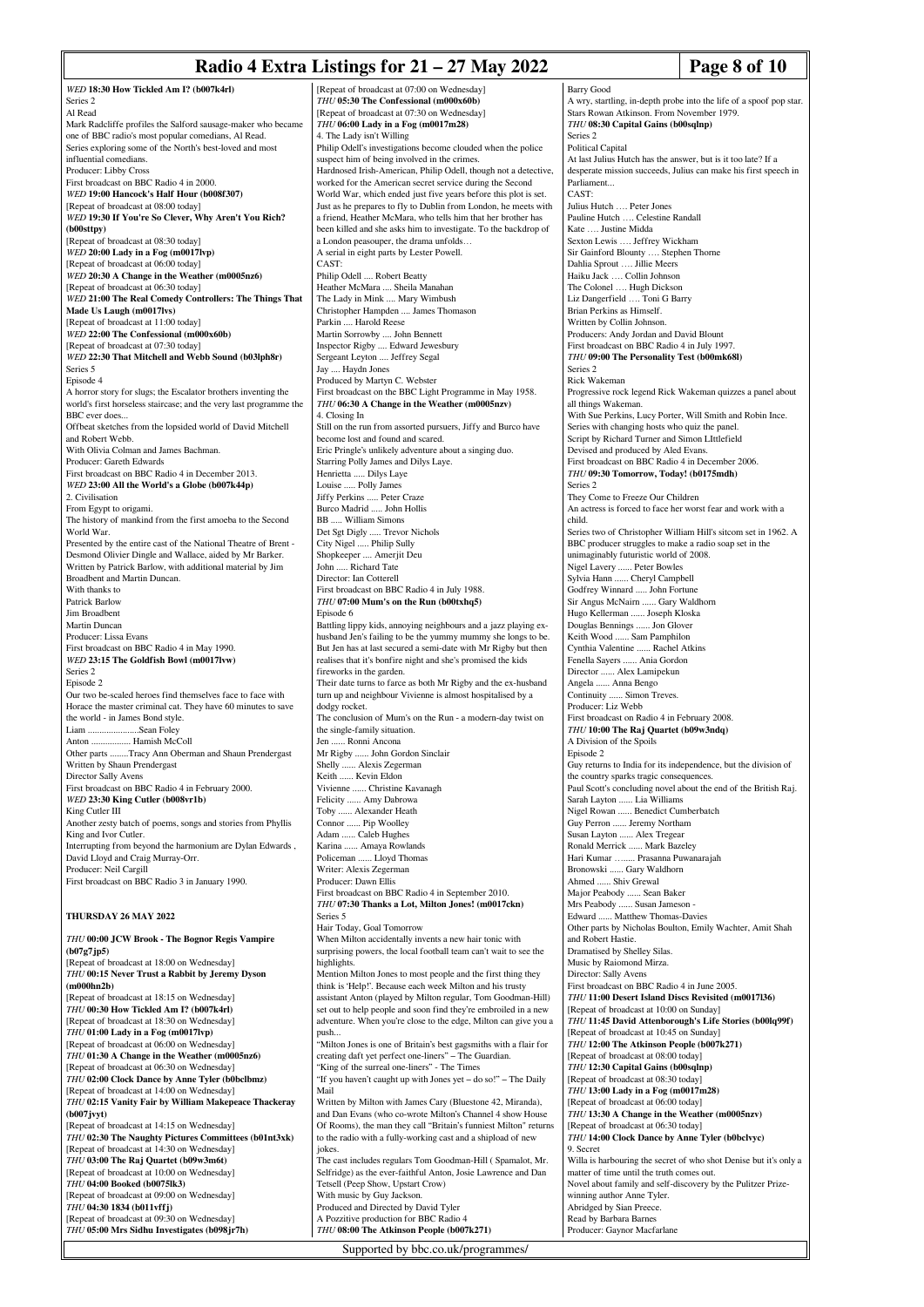## **Radio 4 Extra Listings for 21 – 27 May 2022** Page 9 of 10

Made by BBC Scotland for BBC Radio 4 and first broadcast in August 2018. *THU* **14:15 Vanity Fair by William Makepeace Thackeray (b007jvyx)** 19. Europe Amelia, Jos and William travel to Europe, where they meet an old friend, or should that be enemy Stephen Fry narrates one of the greatest comic novels of the Victorian period. Written by William Makepeace Thackeray. Dramatised by Stephen Wyatt. Becky Sharp .... Emma Fielding Amelia …. Katy Cavanagh Jos Sedley .... Toby Jones William Dobbin .... Tom Smith Mr Wenham …. Philip Fox Lord Steyne …. David Calder John Osborne .... Geoffrey Whiteh Director Marc Beeby First broadcast on BBC Radio 4 in October 2004. *THU* **14:30 Dotun and Dean (b06c0cgx)** Hollywood actor James Dean died in a crash in 1955 aged only 24. His early death immortalised him as the first American teenager - appealing to young people in the late 1950s. Fast forward to the 1970s and a young black boy in North London hears the term Rebel without a Cause and the love affair begins. Broadcaster Dotun Adebayo was that boy. He tells of the lengths to which he went to adopt everything he could to become like James Dean both physically and in attitude. He reveals how this led him to become London's first black Teddy Boy, one of the Southgate Teds, and how his determination to rebel got him into trouble. Following his hero's footsteps, Dotun joined the National Youth Theatre where he met the playwright Barrie Keeffe, famed for the Long Good Friday screenplay. They got talking and it turned out Barrie had shared the Dean obsession in his youth. This resulted in writing the play Killing Time about a young black boy's obsession with James Dean - incorporating some of Dotun's own feelings. We also hear from James Dean's family, still living in the small town where he grew up as a quiet farm boy and where he's buried – Fairmount Indiana. To them he was likeable Jimmy Dean and not the moody, rebellious Hollywood actor. Since his death, Dean has become big business – there's the Gallery, the Museum, and the family farm's door is always open to fans. Visitors from all over the world make pilgrimages, so it seems Dotun wasn't alone in his obsession. There is also a corporation that takes care of the Dean image for the family, and their involvement in various projects brings earning estimated at \$7 million a year. The brand continues to get stronger across the world. Producer: Sue Clark A Whistledown production for BBC Radio 4, first broadcast in September 2015. *THU* **15:00 The Raj Quartet (b09w3ndq)** [Repeat of broadcast at 10:00 today] *THU* **16:00 The Personality Test (b00mk68l)** [Repeat of broadcast at 09:00 today] *THU* **16:30 Tomorrow, Today! (b0175mdh)** [Repeat of broadcast at 09:30 today] *THU* **17:00 Mum's on the Run (b00txhq5)** [Repeat of broadcast at 07:00 today] *THU* **17:30 Thanks a Lot, Milton Jones! (m0017ckn)** [Repeat of broadcast at 07:30 today] *THU* **18:00 The Bionic Blob by James Follett (b0153tq1)** The Bionic Blob (or 'this bazooka on my left shoulder is loaded'). A 'Thing' from outer space accidentally arrives on Earth. Its greatest ambition is to become a side-kick to a private-eye. Written by James Follett. CAST: Amy …. Sandra Dickinson Slim Chance .... Ed Bishop Other parts played by John Bay and Harold Kasket Director: John Tydeman First broadcast on BBC Radio 4 in March 1979. *THU* **18:15 Never Trust a Rabbit by Jeremy Dyson (m000hpjd)** The Maze Carver's quest for a childhood memory takes him on a strange iourney One of five stories from League of Gentleman writer, Jeremy Dyson Read by Stephen Critchlow. Producer: Lizzie Davies. First broadcast on BBC Radio 4 in October 2000. *THU* **18:30 Great Lives (b0bh454t)** Series 46 Cherie Blair on Dame Rose Heilbron For Cherie Blair, leading barrister and QC, picking her great life was simple – her role model is Rose Heilbron, England's first woman judge. When Cherie was growing up in Liverpool, Rose Heilbron was always the name that excited her grandmother the most. Rose was a barrister and when she was arguing a case before a jury in her home city, Cherie Blair's grandmother would follow her cases avidly, sometimes from the public gallery. Then she would come back and tell young Cherie all about what had gone

on. And so Heilbron became a great example of what a Liverpool girl could achieve in the law. And she had a remarkable career - first woman in silk, first to lead in a murde case, first woman treasurer of Gray's Inn. Cherie is joined in the studio by Hilary Heilbron QC , daughter and the author of the biography: 'Rose Heilbron , Legal Pioneer of the 20th century'; plus Dr John Tribe – senior lecturer in law from the University of Liverpool. The presenter is Matthew Parris Producer: Perminder Khatkar First broadcast on BBC Radio 4 in 2018. *THU* **19:00 The Atkinson People (b007k271)** [Repeat of broadcast at 08:00 today] *THU* **19:30 Capital Gains (b00sqlnp)** [Repeat of broadcast at 08:30 today] *THU* **20:00 Lady in a Fog (m0017m28)** [Repeat of broadcast at 06:00 today] *THU* **20:30 A Change in the Weather (m0005** [Repeat of broadcast at 06:30 today] *THU* **21:00 Desert Island Discs Revisited (m0017l36)** [Repeat of broadcast at 10:00 on Sunday] *THU* **21:45 David Attenborough's Life Stories (b00lq99f)** [Repeat of broadcast at 10:45 on Sunday] *THU* **22:00 Thanks a Lot, Milton Jones! (m0017ckn)** [Repeat of broadcast at 07:30 today] *THU* **22:30 DMs Are Open (m0017m2c)** Series 1 Episode 2 DMs Are Open is a weekly comedy sketch show hosted by Athena Kugblenu (BBC 1 "Mock The Week" Radio 4 "Cancel Culture") & Ali Official (BBC Three "Muzlamic" Radio 4 "The Train At Platform 4") It's a brand new show that takes a satirical swipe at the latest news and trending topics. Each week, the Great British public will be sliding into Athena and Ali's DMs with sketches, one liners and voice notes about anything from Martin Lewis taking over the world to Rihanna's new baby. Tune in for the best comedy sketches, performed by some of the biggest social media influencers, showcasing the very best of the British public's submissions. It is an open submissions show which means it is written by you, the listeners! DMs Are Open seeks to develop new comedy writers and performers and is looking for sketches, one-liners new characters and voicenote submissions. Producers: Sadia Azmat and Rajiv Karia Production Coordinator: Sarah Nicholls A BBC Studios Production *THU* **23:00 The Consultants (b0076pm3)** Series 2 Episode 2 The Consultants are facing legal problems after Jack and Jill's accident at work and the unfortunate demise of Dr Foster during an activity weekend in The Cotswolds. There's also a chance to re-remember their recently destroyed war serial "we dive to serve". The Consultants are Neil Edmond, Justin Edwards and James Rawlings. Producer: Will Saunders First broadcast on BBC Radio 4 in November 2003. *THU* **23:30 The Secret World (b01mw35d)** Series 3 Episode 3 From Miranda Hart to Sean Connery - Jon Culshaw and friends imagine the private lives of the famous. The comedy impressions series examining the bizarre and private lives of public people. .<br>Starring: Jon Culshaw Margaret Cabourn Smith Julian Dutton Debra Stephenson Lewis Macleod Duncan Wisbey Written by Bill Dare, Julian Dutton and Duncan Wisbey Created and produced by Bill Dare. First broadcast on BBC Radio 4 in September 2012. **FRIDAY 27 MAY 2022** *FRI* **00:00 The Bionic Blob by James Follett (b0153tq1)** [Repeat of broadcast at 18:00 on Thursday] *FRI* **00:15 Never Trust a Rabbit by Jeremy Dyson (m000hpjd)** [Repeat of broadcast at 18:15 on Thursday] *FRI* **00:30 Great Lives (b0bh454t)** [Repeat of broadcast at 18:30 on Thursday] *FRI* **01:00 Lady in a Fog (m0017m28)** [Repeat of broadcast at 06:00 on Thursday] *FRI* **01:30 A Change in the Weather (m0005nzv)** [Repeat of broadcast at 06:30 on Thursday] *FRI* **02:00 Clock Dance by Anne Tyler (b0bclvyc)** [Repeat of broadcast at 14:00 on Thursday] *FRI* **02:15 Vanity Fair by William Makepeace Thackeray**

**(b007jvyx)** [Repeat of broadcast at 14:15 on Thursday] *FRI* **02:30 Dotun and Dean (b06c0cgx)** epeat of broadcast at 14:30 on Thursday] *FRI* **03:00 The Raj Quartet (b09w3ndq)**

[Repeat of broadcast at 10:00 on Thursday] *FRI* **04:00 The Personality Test (b00mk68l)** [Repeat of broadcast at 09:00 on Thursday] *FRI* **04:30 Tomorrow, Today! (b0175mdh)** [Repeat of broadcast at 09:30 on Thursday] *FRI* **05:00 Mum's on the Run (b00txhq5)** [Repeat of broadcast at 07:00 on Thursday] *FRI* **05:30 Thanks a Lot, Milton Jones! (m0017ckn)** [Repeat of broadcast at 07:30 on Thursday] *FRI* **06:00 Lady in a Fog (m0017m4p)** 5. The Little Doctor Odell's investigations finally begin to reveal the connection between the murders and the blackmail. Hardnosed Irish-American, Philip Odell, though not a detective, worked for the American secret service during the Second World War, which ended just five years before this plot is set. Just as he prepares to fly to Dublin from London, he meets with a friend, Heather McMara, who tells him that her brother has been killed and she asks him to investigate. To the backdrop of a London peasouper, the drama unfolds… A serial in eight parts by Lester Powell. CAST: Philip Odell .... Robert Beatty Heather McMara .... Sheila Manahan The Lady in Mink .... Mary Wimbush Martin Sorrowby .... John Bennett Inspector Rigby .... Edward Jewesbury Sergeant Levton .... Jeffrey Segal Police Doctor .... Hugh Manning Postman .... Frank Partington Foreman .... Will Leighton Dr Alexander Frey ....Trevor Martin Produced by Martyn C. Webster First broadcast on the BBC Light Programme in May 1958. *FRI* **06:30 A Change in the Weather (m0005nzm)** 5. The End? A dramatic climax on the Lakeland Fells. Is this the beginning of the end for Jiffy and Burco? Conclusion of Eric Pringle's unlikely adventure about a singing duo. Starring Dilys Laye and Polly James. Henrietta ..... Dilys Laye Louise ..... Polly James Jiffy Perkins ..... Peter Craze Burco Madrid ..... John Hollis BB ..... William Simons Det Sgt Digly ..... Trevor Nichols City Nigel ..... Philip Sully Det Inspector ..... David Sinclair John ..... Richard Tate Director: Ian Cotterell First broadcast on BBC Radio 4 in July 1988. *FRI* **07:00 Says on the Tin (b00h62pp)** Face Cream Eliott and Esther are on the brink of admitting their attraction when a young actress with a father fixation fixes on Eliott. Comedy by Christopher William Hill about an American ad man, forced to relocate to London. Eliott Thurber ...... Michael Brandon Esther Finn ...... Samantha Bond Hannah Walker ...... Pippa Haywood Pippa Walker ...... Manjeet Mann Zadie ...... Joannah Tincey Baz ...... Inam Mirza Max ...... Robert Lonsdale Rutter ...... Stephen Critchlow Angelique ...... Donnla Hughes Other parts played by Janice Acquah, Jill Cardo, Jonathan Tafler and Gunnar Cauthery. Producer: Liz Webb First broadcast on BBC Radio 4 in February 2009. *FRI* **07:30 Stand-Up Specials (m0017k54)** Don Biswas: Neurotopical For years, comedian Don Biswas struggled with things most people take for granted - from telling the time to following simple directions. Not long after graduating from university he found himself sacked from not one but two management trainee positions, and he fell into a depression. Well into his 20s, Don decided to seek medical advice and doctors told him he had Dyspraxia, ADHD and mild Asperger's Syndrome. Suddenly, everything made much more sense. In Don Biswas: Neurotopical, Don explores how his diagn were his ticket out of the rat-race and how, as a result, he decided to take a keen interest in politics, much to the chagrin of his parents. In his first stand-up comedy special for Radio 4, recorded in front of a live audience at the famous Frog and Bucket Comedy Club in Manchester, Don speaks candidly about his mental health conditions and the impact they've had on his outlook. Written and performed by Don Biswas Sound Engineer and Editor: Mark Burrows Producer: Kurt Brookes Photo credit: Steve Best A Made In Manchester production for BBC Radio 4 *FRI* **08:00 Dad's Army (b007jrdx)** Series 3

Supported by bbc.co.uk/programmes/

The Captain's Car

When a French general pays a visit to Walmington-on-Sea,